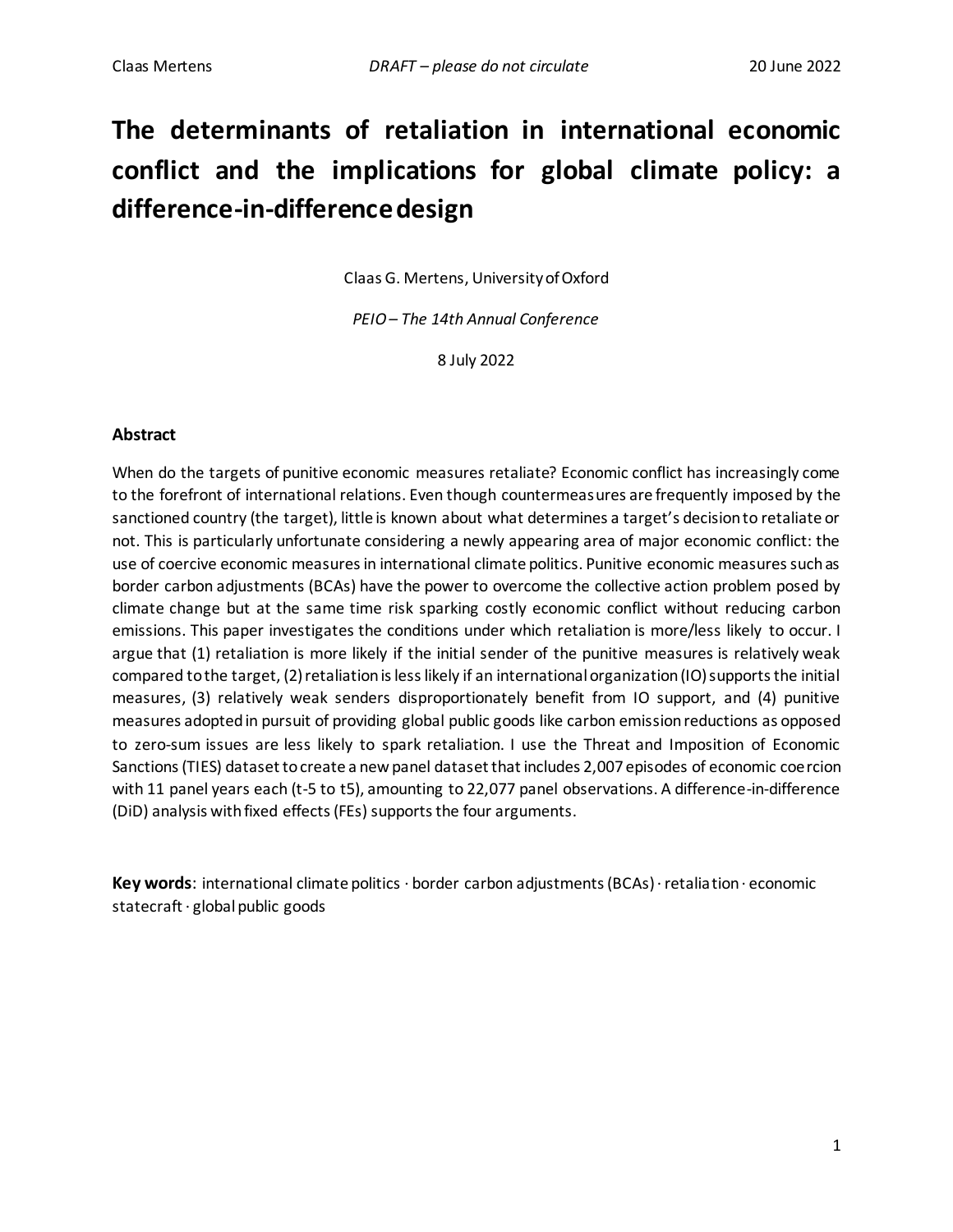# **1 Introduction**

When do the targets of punitive economic measures<sup>1</sup> retaliate and what are the implications for the provision of global public goods like the reduction of carbon emissions? Determinants of retaliation have received considerable consideration in the context of WTO disputes and their settlement (Bouët & Métivier, 2020; Bown, 2004; Guzman & Simmons, 2005; Mavroidis, Nordström, & Horn, 1999). Furthermore, several notable studies investigate retaliation in a US trade policy context (Bayard & Elliott, 1994; Kherallah & Beghin, 1998; Zeng, 2004). However, the determinants of retaliation have received much less scholarly attention when it comes to economic sanctions and other global economic conflicts that fall outside the WTO framework. One of the few exceptions to this is a recent exploratory study by Peksen and Jeong (2021) on which my empirical analysis partially builds. The deployment of economic sanctions and trade restrictions has steadily increased over recent years. The lack of research on the determinants of retaliation is unfortunate for several reasons. First, the threat of retaliation can be an important deterrent for the potential senders of punitive economic measures. Furthermore, rash adoptions of punitive economic measures that are likely to lead to a tit for tat type of response risk adding to ongoing trends of de-globalization and increasing barriers to global trade. Finally, the lack of research is particularly unfortunate in light of a new policy realm which is likely to play an important role in the fight against climate change: tariffs on imported goods and services that were not subjected to carbon pricing during production, commonly referred to as border carbon adjustments (BCAs).<sup>2</sup>

# **1.1 Global public goods & economic coercion**

Reducing global carbon emissions is typically conceptualized as a global public good (Barrett, 2003; Dai, Sampson, & Snidal, 2010; Keohane & Victor, 2016; Olson, 1965; Sandler, 2004). Global emission reductions are particularly difficult to achieve because they are an 'aggregated effort' type of public good, meaning that everyone has to participate but at the same time everyone is better off polluting while others cut emissions (Barrett, 2007). The result is that the regional pricing of carbon through marketbased solutions, such as emission trading systems (ETSs) or carbon taxes, is only partially effective at reducing global emissions as carbon intensive industries shift production to wherever emissions are cheapest. This effect is also referred to as 'carbon leakage'. As a result, countries that price carbon emissions risk losing domestic industry due to the comparative disadvantage inflicted by carbon pricing, while at the same time total global emissions remain unchanged. Many other pressing global problems like over-fishing and the pollution of oceans have similar structures.

The threat of punitive economic measures has often been argued to have the potential to overcome freeriding and sustain collective action (Barrett, 1997, 2003; Böhringer, Carbone, & Rutherford, 2016; Mehling, van Asselt, Das, Droege, & Verkuijl, 2019; Nordhaus, 2015). The Montreal Protocol on Substances that Deplete the Ozone Layer is one of few major success stories of a 'common effort' global public good being provided. The punitive trade measures that are part of the agreement are largely credited (Barrett,

<sup>&</sup>lt;sup>1</sup> I refer to 'punitive economic measures' to capture a relatively wide range of measures, including economic sanctions, tariffs and other trade restrictions, and the withdrawal of economic inducements.

<sup>&</sup>lt;sup>2</sup> BCAs are often also referred to differently, e.g. as trade sanctions, carbon taxes (on imports), or tariffs. For the sake of simplicity, I predominately refer to these measures as BCAs even though some technical differences exist.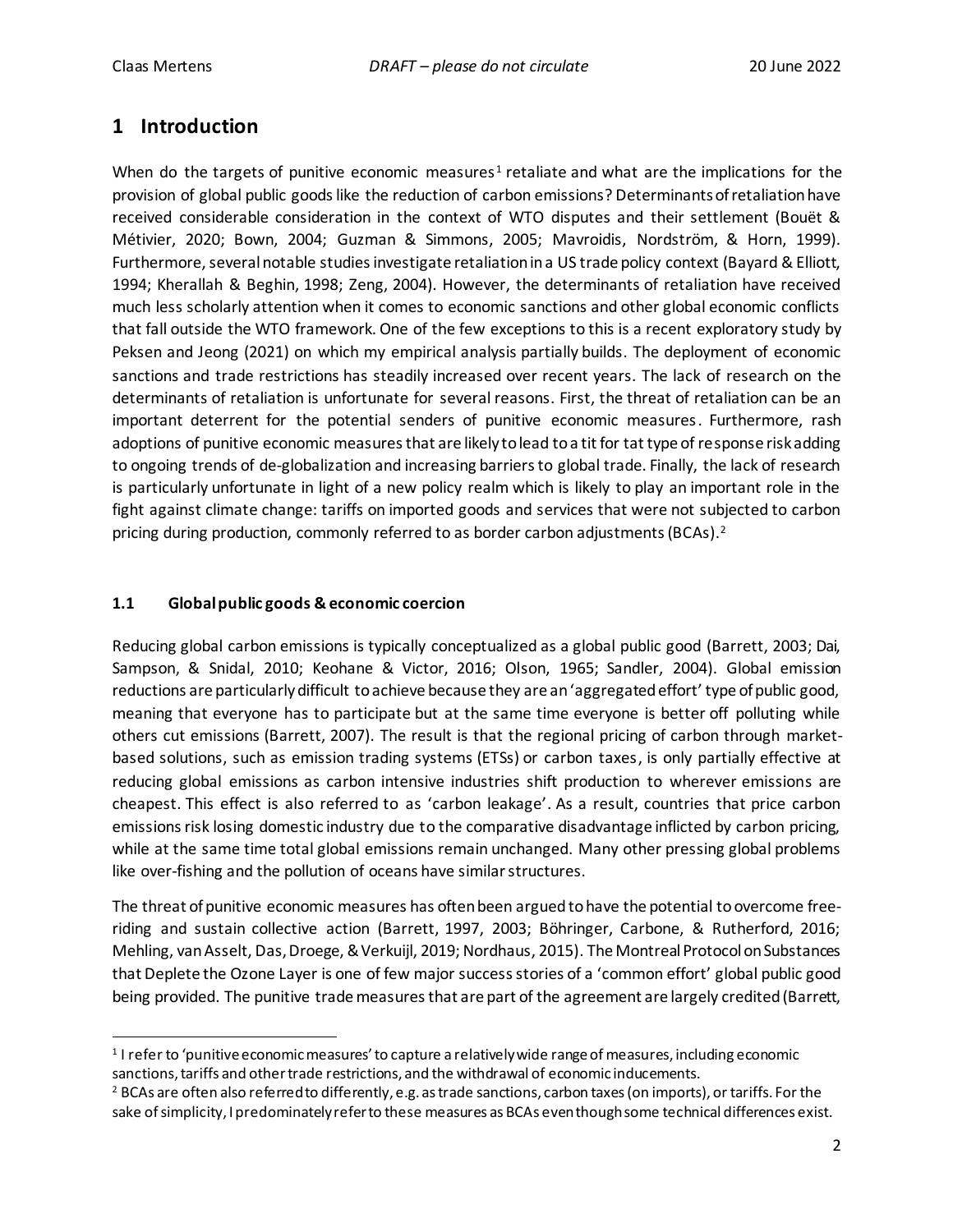2003). When it comes to the reduction of carbon emission, high hopes are placed in BCAs, as they come with two advantages. First, they avoid competitive disadvantages of domestic firms subjected to carbon pricing. Second, BCAs can provide an incentive for countries that do not price carbon at all or at a lower rate to increase their own carbon prices as this allows them to collect the levy themselves opposed to a foreign government doing so through the BCA.

# **1.2 The risk of retaliation**

Despite their advantages, the threat of punitive economic measures like BCAs comes with several risks. One of the major ones is that, instead of effectively enabling collective action, they are met with international opposition and retaliation, sparking trade wars and further contributing to the demise of liberalized trade.<sup>3</sup> The world's first and to date only attempt of implementing an international BCA sparks little enthusiasm. In 2008 the EU announced that, besides flights within its territory, also cross-border flights would be subjected to carbon pricing from 2012 onwards. After the implementation of the EU Aviation Directive in 2012, the so-called 'coalition of the unwilling' – consisting of 26 countries, including the US, China, and Russia – emerged and threatened to retaliate in various ways (Ahmad, 2015; Pauer, 2018, 2019). As a result, the EU put its carbon levy for international flights on hold.

In July 2021 the EU announced a renewed attempt to of implementing a BCA (European Commission, 2021) and in September 2021 it announced that it would extend its planned BCA to additional industries after 2030 (Abnett, 2021). The success of the EU's renewed attempt to adopt a BCA is uncertain. The view that retaliation to BCAs is likely and, under certain conditions, rational is shared by the asset revaluation concept (Colgan, Green, & Hale, 2021, pp. 603-604) and collective action approaches (Barrett, 2016, p. 14518; Böhringer, Balistreri, & Rutherford, 2012; Böhringer et al., 2016; Fouré, Guimbard, & Monjon, 2016). The risk of retaliation is confirmed by the EU trading partner's initial response to the planned BCA (Hook, Seddon, & Astrasheuskaya, 2021). Understanding the determinants of retaliation is therefore essential for the development of successful climate policies and the avoidance of costly economic conflict.

# **1.3 Why study economic statecraft**

Studying BCAs empirically is difficult due to the low number of prior cases. As a result, a strong body literature relying on game theoretic and economic modeling has developed (Barrett, 1997, 2016; Böhringer et al., 2012; Böhringer et al., 2016; Fouré et al., 2016; Nordhaus, 2015; Sanctuary, 2018; Zhu, Qian, Jiang, & Mbroh, 2020). While extremely valuable, these existing approaches would benefit from two additions, which this study aims to provide. First, theories should be complemented with a study of the multifaceted international politics surrounding retaliation, including the role of IOs. Second, they should be tested empirically across many cases.

Due to their twofold goal of mitigating competitive disadvantages and inducing foreign actors to adopt carbon pricing, BCAs can be understood as falling in between trade policy (the goals of which are primarily

<sup>&</sup>lt;sup>3</sup> Other obstacles that BCAs must overcome are (1) technical feasibility and high administrative workload, (2) compliance with international law – especially the World Trade Organization (WTO) and the General Agreement on Tariffs and Trade (GATT) (Mehling et al., 2019), and (3) domestic political opposition, incl. through lobby groups.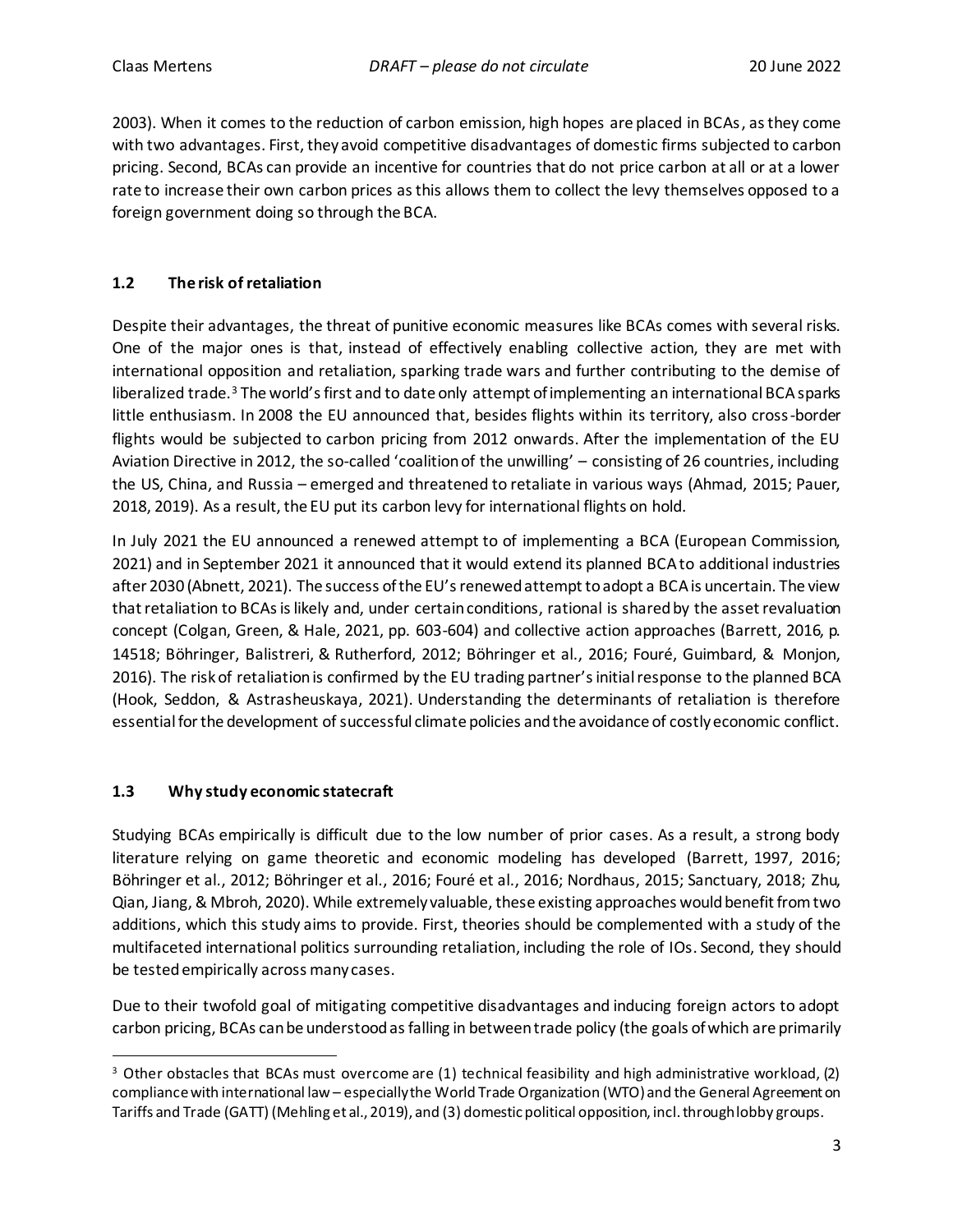to achieve economic gains<sup>4</sup>) and economic sanctions (the goals which are to achieve political concessions). This study takes advantage of this feature of BCAs by relying on the Threat and Imposition of Economic Sanctions (TIES) dataset. Even though the name might suggest otherwise, the TIES dataset's 1,412 observations include a similar number of trade disputes and economic sanctions, making it well suited to studying BCAs. The limitations of this approach are obvious: economic sanctions and punitive trade measures might share many features with BCAs but are not the same. The advantage, however, is that it delivers empirical insights based on a large number of cases of economic conflict. This will make an important contribution to the existing literature on BCAs and the use of punitive economic measures in the provision of global public goods more widely, which would otherwise not be possible.

### **1.4 The argument & structure**

I make four arguments. First, retaliation is more likely if the sender coalition is relatively weak compared to the target. Second, the involvement of an IO on behalf of the sender reduces the likelihood of retaliation. Third, relatively weak senders benefit disproportionately from the support of an IO. Fourth, retaliation is less likely if punitive economic measures pursue the provision of global public goods as opposed to zero-sum issues.

The next section lays out the argument in detail. Section three introduces the data and the deployed difference-in-difference (DiD) models. Section four presents the results. I finish with a discussion of the results' implications for international climate policy.

# **2 The determinants of retaliation**

I distinguish between two sources of payoffs to understandwhy a targeted state decides (not) to retaliate in the face of initial punitive economic measures: material and reputational payoffs. Material payoffs include both the economic costs and benefits of the measures adopted by each side as well as the policy outcome. For reputational payoffs I distinguish between deterrence and legitimacy.

A targeted state that faces the decision on whether to retaliate may derive two advantages from retaliation. First, retaliation through protectionist import restrictions may benefit the target economically, provided it does not spark further measures by the initial sender. Second, (unexpected) retaliation may induce the initial sender to end its measures, improve the initial target's reputation for toughness, and/or deter the adoption of similar measures in the future. These factors matter especially when the future conflict expectation between the sender and the target is high (Drezner, 1999).

At the same time, there are several reasons why a target may not want to retaliate. First, retaliatory measures available to the target may not be economically beneficial but costly instead. While beneficial for some interest groups, import restrictions may hurt consumers. Similarly, other restrictions (for example financial sanctions) are costly for both sides (even if costs are asymmetric). Second, and as already mentioned, retaliation may provoke additional measures by the initial sender and – in extreme –

<sup>4</sup> An increasing focus on non-trade issues in trade agreements (Milewicz, Hollway, Peacock, & Snidal, 2016) is the exception to this general rule.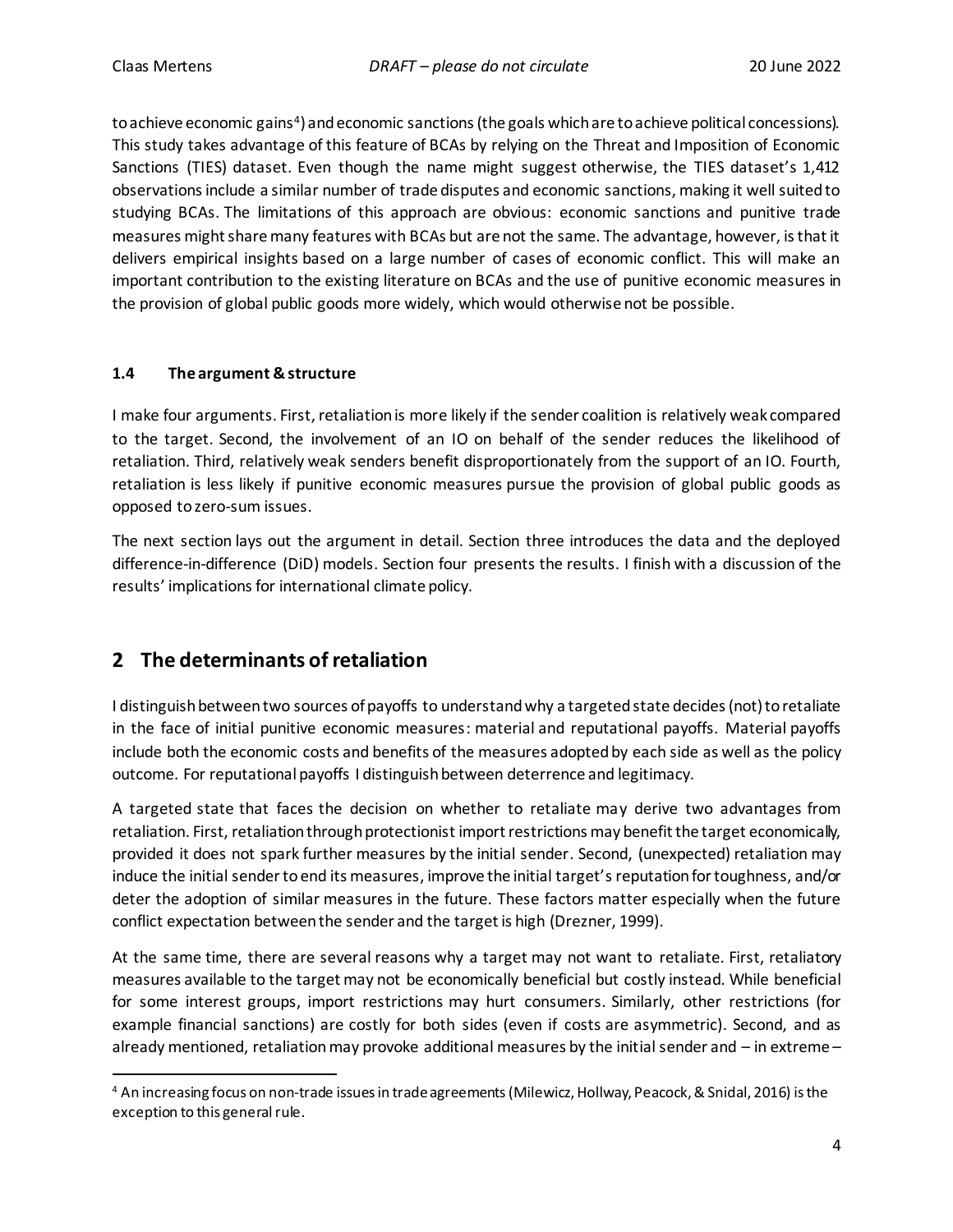a continuous tit for tat escalation with increasing economic costs for both sides. Third, retaliation may reduce the likelihood of mutually beneficial cooperation, including collective action. Finally, legitimacy does matter in international relations (Barnett & Duvall, 2005; Nye, 2004; Stacie, 2018). Depending on the circumstances, retaliation may be viewed as illegitimate by various audiences, including the international community of states and the retaliating government's domestic constituency.

In sum, the target of initial measures faces the following payoffs if it decides to retaliate and must decide whether – all things considered – retaliation would result in a net positive outcome:

- *(1) Reputational payoff = deterrence – legitimacy*
- *(2) Material payoff = direct economic cost or benefit of retaliatory measures – economic cost of potential further escalation – lost policy benefit of cooperation*

This framework aims to provide a parsimonious theory that can be applied to different cases of economic coercion. It is not meant be exhaustive and capture all variation in targeted states' decision whether to retaliate. In the next section, I will apply this basic framework to three characteristics of economic conflict: (a) the sender's and target's relative economic strength, (b) the involvement of IOs, and (3) the nature of the disputed issue. Here, too, my goal is not to be exhaustive but to focus on the most important determinants of retaliation while paying special attention to the provision of global public goods and international climate politics.

# **2.1 Relative economic size of sender and target**

Escalating economic conflict is economically costly for both sides. Some interest groups might benefit from economic conflict but in aggregate and in the mid- to long-term states have an incentive to adopt (retaliatory) punitive economic measures only in cases where either the reputational payoffs and/or potential policy concessions by the other side outweigh the increasing economic costs.

If states retaliate, they tend do so proportionally to the initial measures. This means that while the two sides tend to suffer comparable absolute economic costs, the relative economic pain of each actor is directly proportional to its relative economic size. In other words, the economically weaker actor suffers disproportionately (losing \$1 is worse if your total wealth is \$2 than when it is \$20). Of course, this is only a general rule and independent of the relative economic size, one actor might find it easier to impose economic costs than the other. This can, for example, be the case if an actor controls a chokepoint within a network of economic interdependence (Farrell & Newman, 2019). This said, asymmetric networks of interdependence, too, tend to favor larger economies, and are therefore likely to only increase power disparities.

# *H1: Retaliation is more likely if the initial sender is economically relatively weak compared to the target.*

Of course, the same logic applies to the initial sender. A relatively weak potential sender is less likely to adopt punitive economic measures in the first place. Despite this bias (which the empirical DiD design will mitigate), relatively weak states do threaten and/or adopt punitive economic measures against economically stronger opponents. This can have various reasons, including deterrence or domestic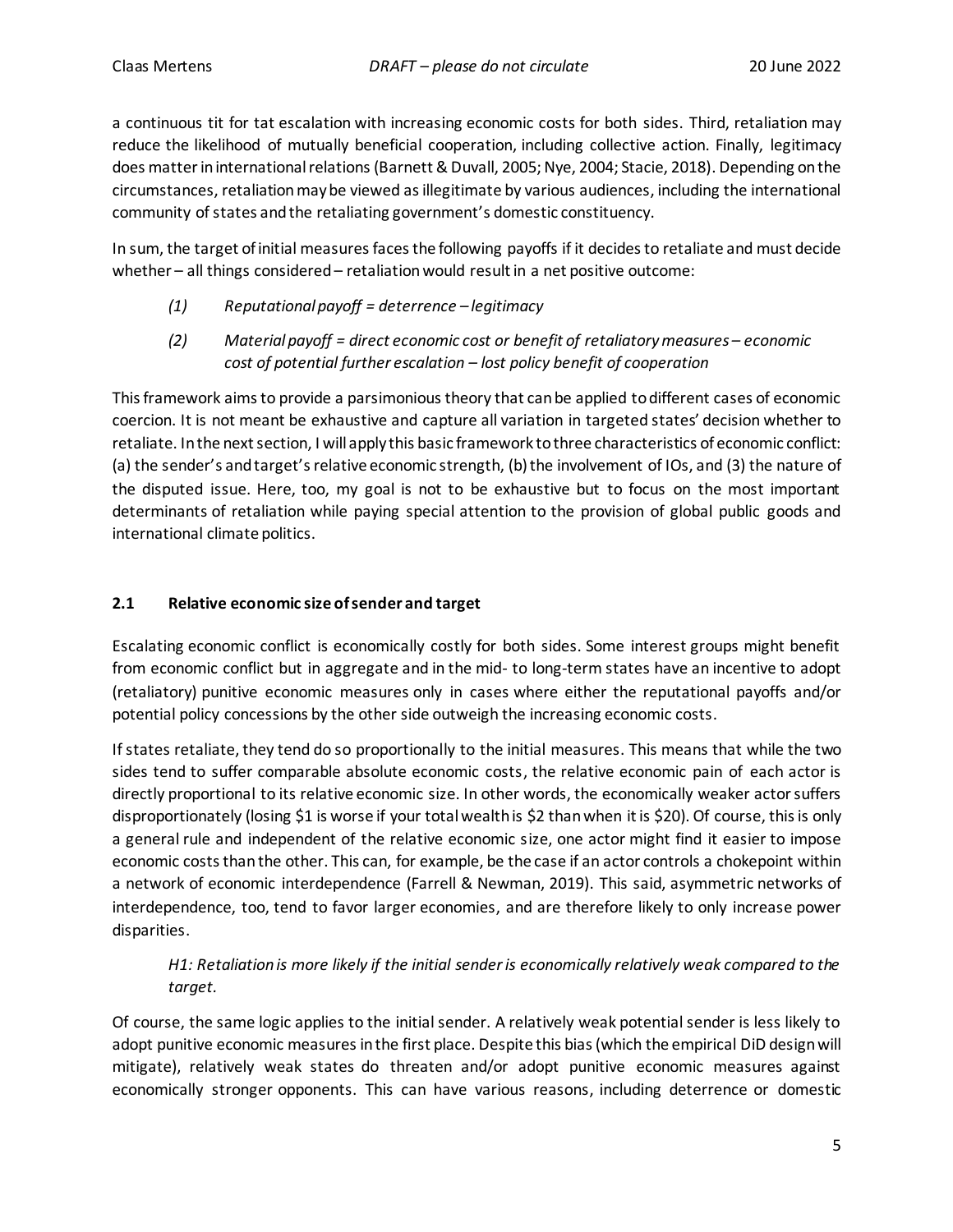incentives. A further reason for relatively weak senders to engage in economic conflict with a materially stronger opponent is the support of an IO, which I will now turn to.

# **2.2 International organizations' support**

Institutions play a crucial role in facilitating cooperation on international trade and beyond (Axelrod & Keohane, 1985; Goldstein, Rivers, & Tomz, 2007; Keohane, 2020; Milewicz, 2020). When it comes to environmental policy, a wide range of influential academics and policymakers are currently advocating for the creation of an international environmental organization with the goal of achieving deeper cooperation (Dasgupta, 2021; Keohane & Victor, 2016; Nordhaus, 2015, 2021). Research on the effectiveness of punitive economic measures has shown that, under certain condition, IOs increase the likelihood of effective coercion (Bapat & Morgan, 2009).

I expect IO involvement on behalf of the sender to reduce the likelihood of retaliation for two reasons. First, IOs act as forums of coordinating the adoption punitive economic measures that involve several senders, increasing the coalition's efficiency (Abbott & Snidal, 1998) and cohesiveness (Drezner, 2000). Furthermore, IOsindirectly increases the sender's economic size and power vis-à-vis the target by serving as a secondary coalition of potential senders. Initial punitive measures might be adopted by only one or a few member states. The IO's support of these initial measures, does however signal the support of a wider coalition of potential sender states, that may be mobilized if the target were to escalate the conflict. Suddenly having to face this larger sender coalition in an escalating economic conflict, increases the target's *economic costs* of escalation considerably. Second, IOs are not only forums in which member states coordinate their actions but do possess some autonomy that gives them the capacity to operate with a degree of neutrality (Abbott & Snidal, 1998). This neutrality increases the legitimacy of initial punitive economic measures that are supported by an IO, and in turn decrease the legitimacy of potential retaliatory measures.

# H2: *Retaliation is less likely if an international organization supports the initial punitive economic measures.*

The support of an IO, I argue, reduces the likelihood of facing retaliation more for weaker senders. Senders with an economy many times the size of their target can rely on their economic power to deter targets from retaliating. Economically weaker senders, on the other hand, lack this ability and therefore benefit disproportionally from IO support: first, through what I previously referred to as the secondary coalition effect that raises the *economic costs*of escalation for the initial target, and second, through the increased legitimacy of the initial measures conveyed by the IO and the resulting decrease of legitimacy of retaliatory measures:

*H3: The support of an international organization reduces the likelihood of retaliation more for relatively weak senders.*

# **2.3 Zero-sum vs. global public goods**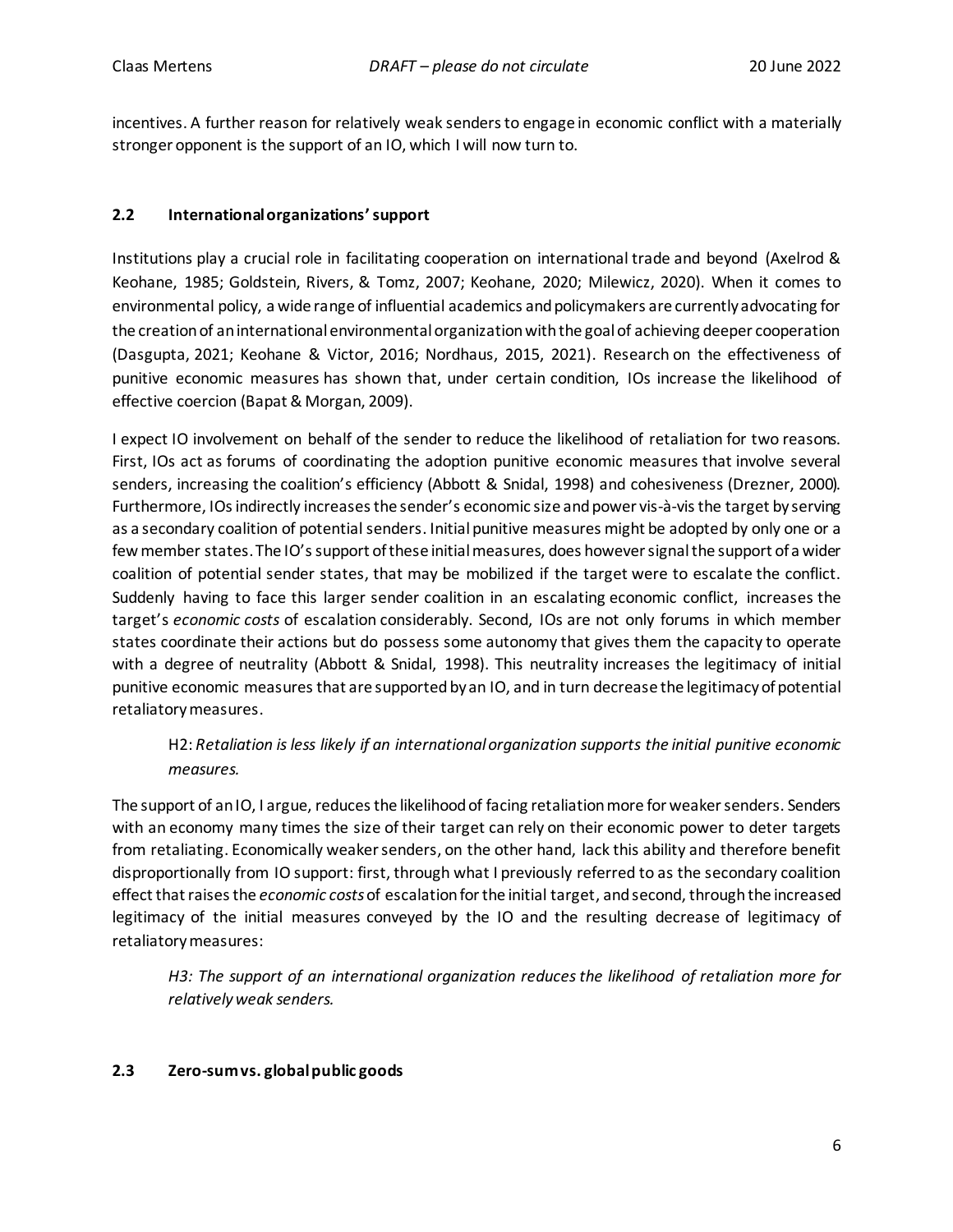Disputed issues will fall on a spectrum between two extremes. On one side, there are conflicts over indivisible zero-sum issuesin which the payoff of each side is inversely proportional to that of the other side. Trade conflicts, for example, are often thought of in these terms, as the tariffs levied by one country are paid by (the exporting firms of) another country. On the other side, there are issues that require a common effort and can only be solved through cooperation. If cooperation can be achieved, everyone is better off. This is the category into which the provision of global public goods (especially those that require a common effort) falls.

I expect retaliation to be less likely if punitive measures are aimed at achieving cooperation (as opposed to pursuing zero-sum goals) for two reasons. First, when it comes to material payoffs, the target does get to enjoy the *policy benefits* of cooperation (e.g. limited climate change, cleaner air, or sustainable fish populations), if cooperation is achieved. This additional benefit, that does not exist in zero-sum disputes, opens the bargaining range making acquiescence to the sender's demands (as opposed to retaliation) more likely. Second, retaliation in response to punitive economic measures that pursue cooperation will be seen as less *legitimate* than retaliation in zero-sum conflicts.<sup>5</sup>

*H4: Retaliation is less likely if the initial punitive economic measures pursue mutually beneficial cooperation like the provision of global public goods.*

# **3 Data & Methods**

### **3.1 The original data**

To test the hypotheses, I rely on the TIES dataset (Morgan, Bapat, & Kobayashi, 2014), which captures threatened as well as imposed punitive economic measures between 1945 and 2010. The TIES dataset is particularly well suited for the study of economic retaliation and for applying the findings to the study of BCAs for several reasons. First, it includes punitive economic measures that were imposed in the pursuit of both, political goals (i.e., economic sanctions and aid withdrawals) and trade policy changes (tariffs, devaluations, non-tariff protectionist measures, etc.). This distinguishes it from alternative datasets which typically focus on one of the two. The combination of political and trade policy goals is crucial as BCAs combine the two by aiming to prevent competitive disadvantages resulting from the sender's domestic carbon pricing (trade policy) and at the same time strive to induce their targets to price carbon emissions themselves (political goal). Furthermore, the original TIES dataset includes 47 observations in which the disputed issue was related to environmental protection. Second, the TIES dataset includes observations on all kinds of senders and does not focus on a subset of senders (e.g., US, EU, UN), which is crucial for being able to observe retaliations. Third, as a result of its relatively broad approach, the TIES dataset counts 1,412 episodes, making it one the most comprehensive datasets of economic conflict in the post-World-War-II period. In several of the observations, the punitive measures are not adopted by a single

<sup>&</sup>lt;sup>5</sup> Note that senders will tend frame their punitive measures as legitimate and as pursuing cooperation while targets will tend to portray the same measures as illegitimate and motivated by the sender's self-interest. The 2012 episode in which the EU attempted to adopt a carbon tariff on international flights is a good example of this. This does not mean, however, that a true narrative does not exist and that on average and in the mid-to long-termit won't prevail. I will further address the issue of framing and its implications for the provision of global public goods in the *[Discussion](#page-15-0)* section.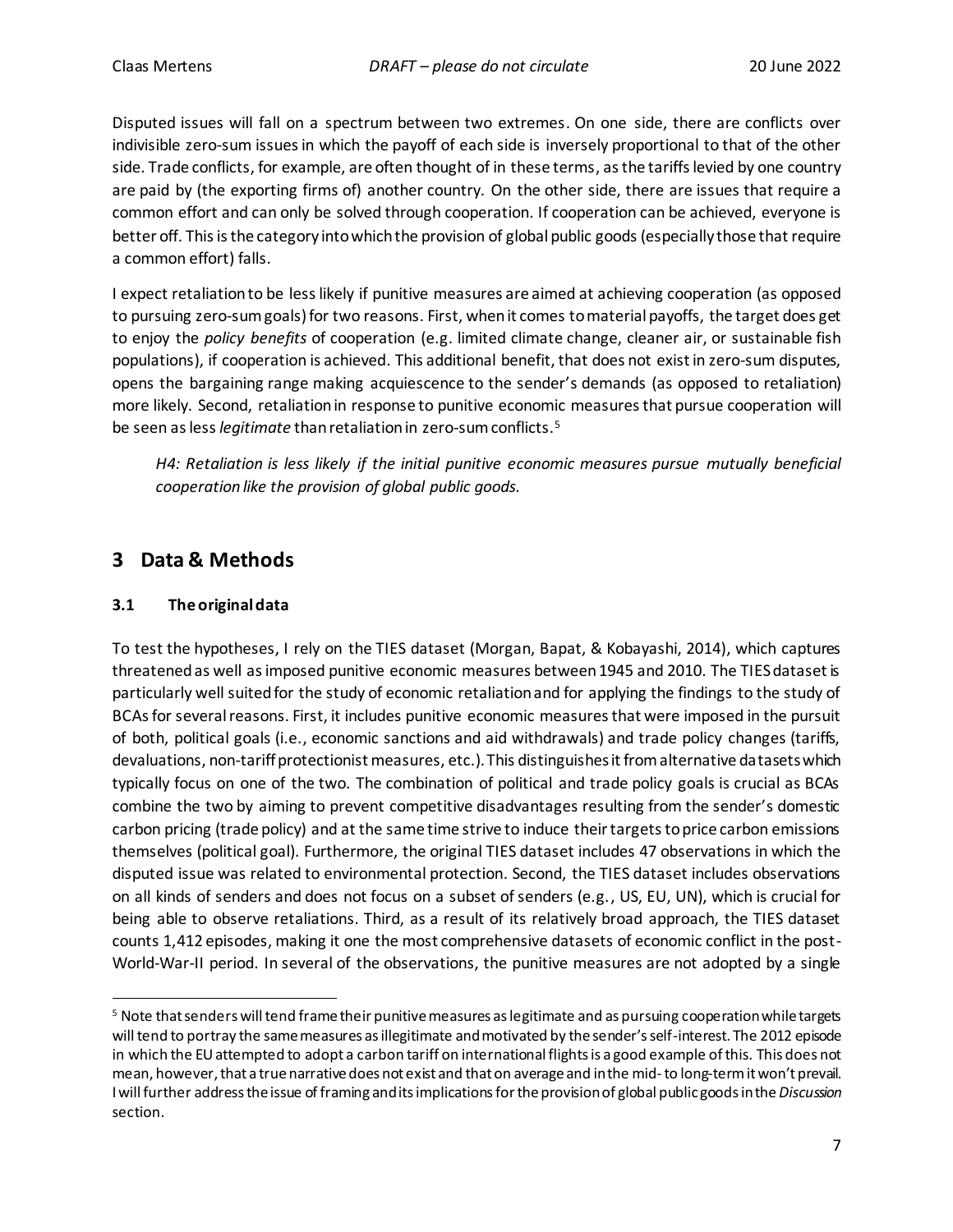sender but by a coalition of senders. To test for retaliation in response to each of the involved senders, I split these cases to create one observation per sender, leading to a total of 2,007 episodes.  $\rm ^6$ 

# **3.2 New panel data & dependent variable**

I transform the dataset's 2,007 episodes into panel data. [Figure 1](#page-8-0) illustrates the new data format for episodes that start between 2002 and 2004. For each episode, I create five yearly panels prior to the adoption of initial punitive economic measures (t-5 to t-1), and six yearly panels starting with the adoption of the initial measures (t0 to t5). This amounts to 22,077 (11x2,007) panel observations. For each panel I code dummy variables indicating (a) whether the initial measures are ongoing (INITIAL ONGOING), and (b) whether the initial target adopts measures against the initial sender (TARGET AGAINST SENDER). The INITIAL ONGOING dummy is coded 0 for all episodes between t-5 and t-1, and 1 for all episodes in t0. For episodes t1 to t5 the coding depends on whether the initial measures are still in place at the beginning of that given year.<sup>7</sup>

The TARGET AGAINST SENDER dummy serves as my dependent variable. It indicates whether the episode's target adopts punitive economic measures against the episode's sender during any of the panel years between t-5 and t5. Naturally, 'retaliation' cannot happen prior to the adoption of initial measures in t0. However, the initial target might have previously adopted punitive measures against the episode's sender. If these prior measures were ongoing between t-5 and t-1 but finished before the episode's 'initial measures' started in t0, the TARGET AGAINST SENDER variable is coded as a 1 (see yellow fields i[n Figure 1,](#page-8-0) TARGET AGAINST SENDER = 1 | INITIAL ONGOING = 0). If the 'prior measures' are still ongoing in t0, it is the episode's 'initial measures' that are in fact retaliatory. In these cases, the TARGET AGAINST SENDER variable is coded 0, and the retaliation will be picked up in the dataset's episode that covers the 'prior measures'. If the sender adopts initial measures and the target adopts its own measures while the senders 'initial measures' are still in place, this is counted as retaliation (see red fields in [Figure 1,](#page-8-0) TARGET AGAINST SENDER  $= 1$  | INITIAL ONGOING  $= 1$ ).

This coding has the advantage that we can exploit the time variation within EPISODEs and deploy a DiD approach, comparing the likelihood of measures by the TARGET AGAINST the SENDER when the initial sender has put measure against the target in place (INITIAL ONGOING  $= 1$ ) to times where no such measures are in place (INITIAL ONGOING = 0). In other words, we can compare the likelihood of measures by the TARGET AGAINST the SENDER, within (as opposed to across) the 11-year sender-target dyads. This enables us to estimate the likelihood of measures by the TARGET AGAINST the SENDER depending on whether, and if so under what circumstances, initial measures were adopted.

<sup>6</sup> I still run robustness tests with only the original 1,412 episodes.

<sup>7</sup> The dataset includes the threat as well as the imposition of punitive economic measures. For the main analysis I code both the dependent TARGET AGAINST SENDER variable and the INITIAL ONGOING variable as 1 for threat and imposition panels. For both variables I do, however, run robustness tests that count only threat and only imposition panels as measures by the TARGET AGAINST the SENDER and as INITIAL ONGOING.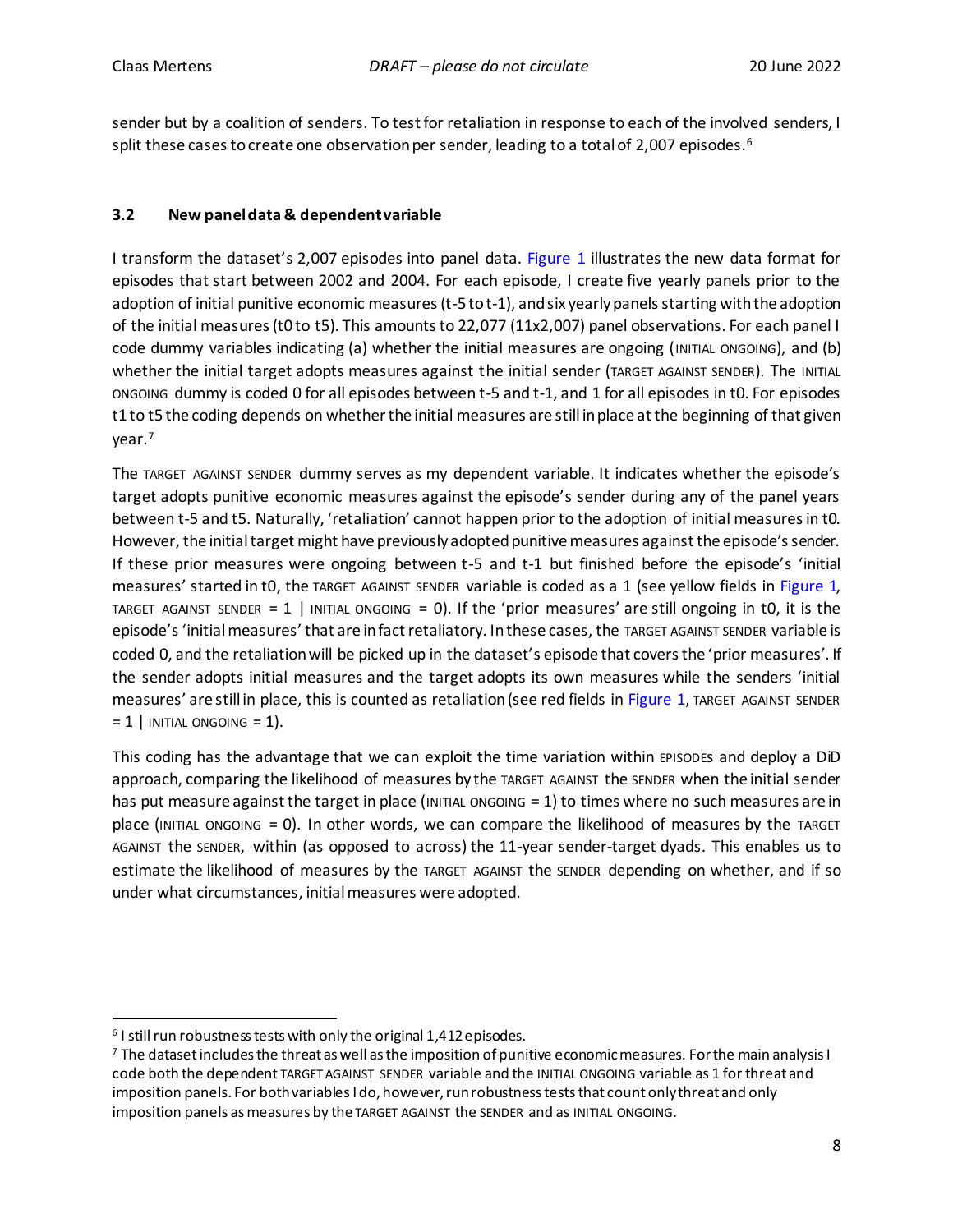<span id="page-8-0"></span>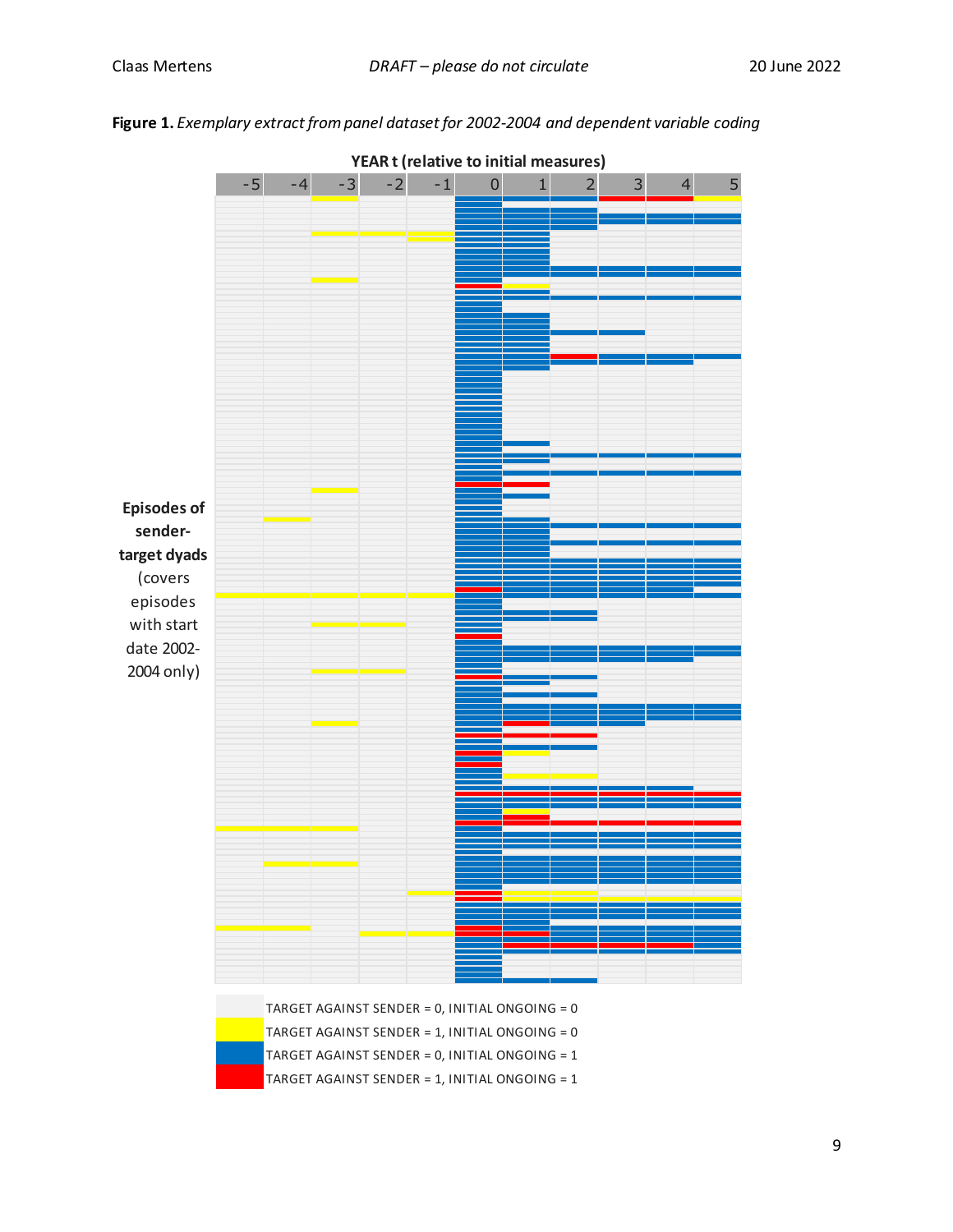#### **3.3 Independent variables**

WEAK SENDER COALITION is a dummy that is coded 1 if the aggregated GDP of all sender states involved is smaller than the GDP of the target in t0. I conduct robustness test with dummies that are coded 1 only if the target's GDP is 1.5 and 2 times larger than that of the sender coalition. Furthermore, I also conduct a robustness test with a continuous variable derived by taking the natural log of GDP ratio of the target and the sender coalition (target GDP/sender coalition GDP).

IO SUPPORT is a dummy indicating whether an IO support the measures adopted by the sender coalition.

IO x WEAK SENDER COALITION is an interactionof the previous two variables.

PUBLIC GOOD is coded 1 if the disputed issue is related to the provision of a global public good. For the main analysis I capture both issues of environmental protection and foreign aid through this variable. To test the robustness of the results, I run additional tests with variables capturing these two issues individually.

### **3.4 Model specification**

The new panel data format has the advantage that it enables the deployment of a DiD model with fixedeffects (FEs).

FEs mitigate the risk of time-invariant characteristics of a certain EPISODE (incl. characteristics of the sender, the target, and their relation) biasing the results. This is because EPISODE FEs restrict the model to comparisons of the likelihood of measures by the TARGET AGAINST the SENDER between panels within episodes (as opposed to making comparisons across episodes). In other words, the counterfactual to which panels during which initial measures are in place (INITIAL ONGOING = 1) are compared, are panels of the same EPISODE during which initial measures are not in place (INITIAL ONGOING =  $0$ ).

In their basic form, DiD models compare a treated and an untreated group. However, the comparison of two different treatments is well established (Duflo, 2001; Fricke, 2017), and well suited to address whether different forms of initial measures (i.e. different treatments), such as measures with and without IO involvement or with a relatively WEAK SENDER, effect the likelihood of measures by the TARGET AGAINST the SENDER differently.

In sum, this approach allows us to test in a first instance whether the likelihood of measures by the initial target against the initial sender (TARGET AGAINST SENDER) changes at all with the adoption of initial measures (INITIAL ONGOING), and in a second instance (but within the same model) whether characteristics such as IO involvement or a relatively WEAK SENDER effect the likelihood of measures by the TARGET AGAINST the SENDER.

All models include unit/EPISODE FEs. Therefore, the models compare changes within episodes. As previously mentioned, this mitigates the risk of time-invariant factors(e.g. geographic proximity, enduring rivalry) that differ across sender-target dyads (i.e. EPISODES) biasing the results. Furthermore, I include TIME FEs that control for the decade into which each panel falls to capture potential changes in sender and target behavior across time.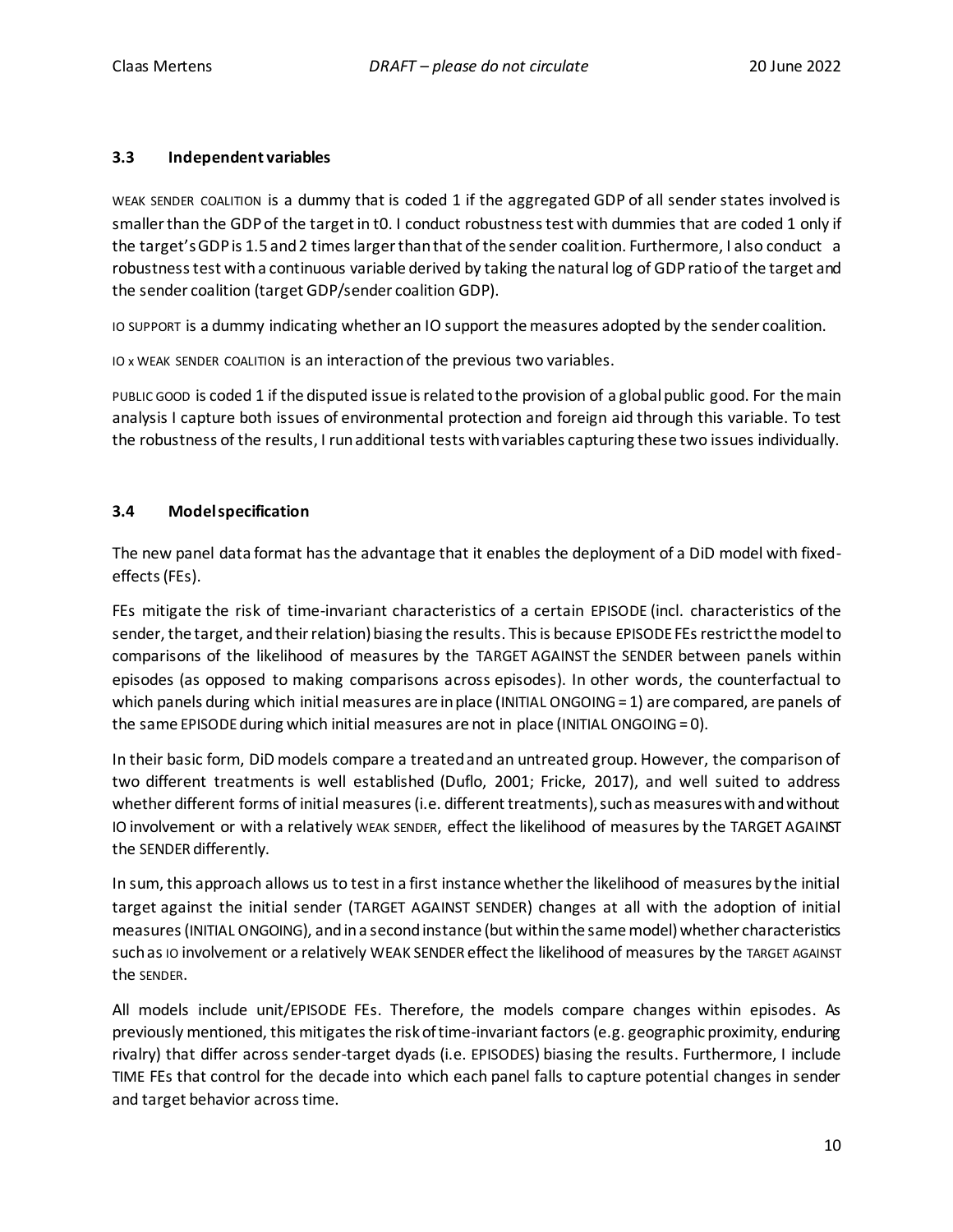I use a linear OLS model despite the binary dependent variable. This is because OLS works better for models with FEs and interaction effects (Gomila, 2021; Hellevik, 2007), both of which I use. Furthermore, non-linear models are problematic when testing DiD's parallel trends assumption (Lechner, 2011).

Standard errors are clustered by EPISODE as observations within episodes are not random/uncorrelated.

Model 1 starts by testing only the effect of whether initial measures are in place (INITIAL ONGOING) on the dependent variable:

$$
TARGET AGAINT SENDER_i = c_1 + \gamma \text{INITIAL ONGOING}_i + \sum_{i=1}^{2,007} \delta_i \text{EPISODE}_i + \varepsilon_i
$$

Model 2 focuses on the effect of IO SUPPORT (H2) and is specified as follows:

TARGET AGAINST SENDER<sub>itd</sub>  
= 
$$
c_1 + \beta_1
$$
 (**IO**<sub>i</sub> × INITIAL ONGOING<sub>it</sub>) +  $\gamma$  INITIAL ONGOING<sub>it</sub>  
+  $\sum_{i=1}^{2,007} \delta_i$  EPISODE<sub>i</sub> +  $\sum_{d=1940s}^{2010s} \mu_t$  DECADE<sub>d</sub> +  $\varepsilon_{itd}$ 

Model 5 tests the prediction of H3 that WEAK SENDERS benefit disproportionately from 10 involvement by including an interaction term (IO x WEAK SENDER). The model is specified as follows:

**TABLEORET AGAINST SENDER**  
\n
$$
= c_{1} + \beta_{1} (IO_{i} \times INITIAL \ ONGOING_{it})
$$
\n
$$
+ \beta_{2} (WEAK SENDER_{i} \times INITIAL \ ONGOING_{it})
$$
\n
$$
+ \beta_{3} (IO_{i} \times WEAK SENDER_{i} \times INITIAL \ ONGOING_{it})
$$
\n
$$
+ \beta_{3} (IO_{i} \times WEAK \ SENDER_{i} \times INITIAL \ ONGOING_{it}) + \gamma INITIAL \ ONGOING_{it}
$$
\n
$$
+ \sum_{i=1}^{2,007} \delta_{i} EPISODE_{i} + \sum_{d=1940s}^{2010s} \mu_{t} DECADE_{d} + \varepsilon_{itd}
$$

Models 3, 4, 6, and 7 are specified similarly.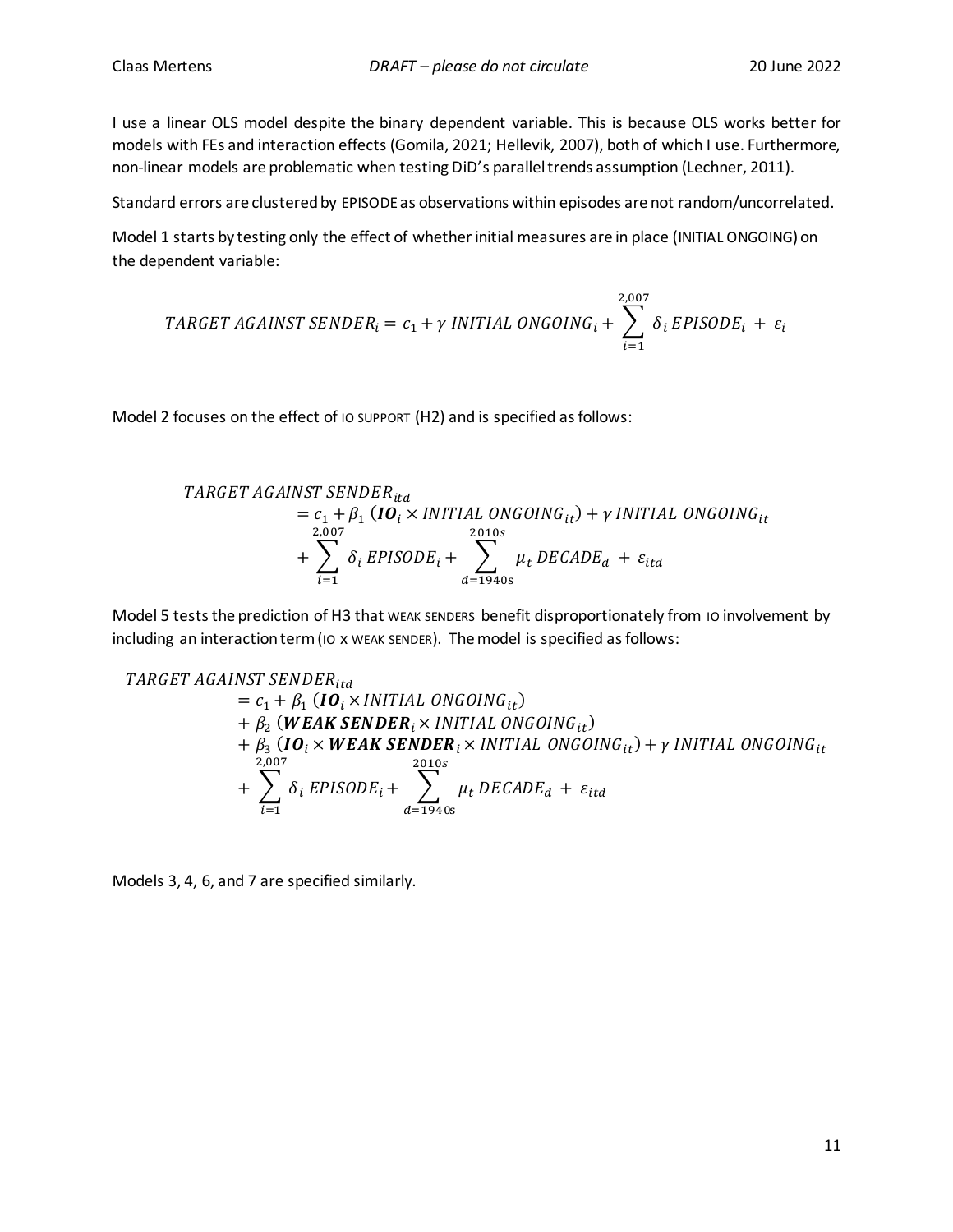# **4 Results**

# **4.1 Parallel trend diagnostics**

The purpose of this section is to test the most important assumption underlying casual inference through DiD models: parallel trends prior to treatment[. Figure 2,](#page-11-0) [Figure 3,](#page-12-0) an[d Figure 4](#page-12-1) show observed means and linear-trends models for the three main explanatory variables (IO SUPPORT, WEAK SENDER COALITION, and PUBLIC GOOD respectively). While the observed means are a simple average of the dependent variable (TARGET AGAINST SENDER) for each explanatory variable and at each point in time (t), the linear-trends model additionally draws on time-series data. Visual inspection of all three graphs gives no indication that the parallel trends assumption would not be met. Furthermore, the graphs already suggest a strong effect of all three variables, especially in the first few years after the adoption of initial measures.

An additional parallel trends test (using *estat ptrends* in STATA 17) gives no indication that pre-treatment Arraductorial parallel.<br>trends are not parallel.

<span id="page-11-0"></span>

# **Figure 2.** *Graphical diagnostics for parallel trends:* IO SUPPORT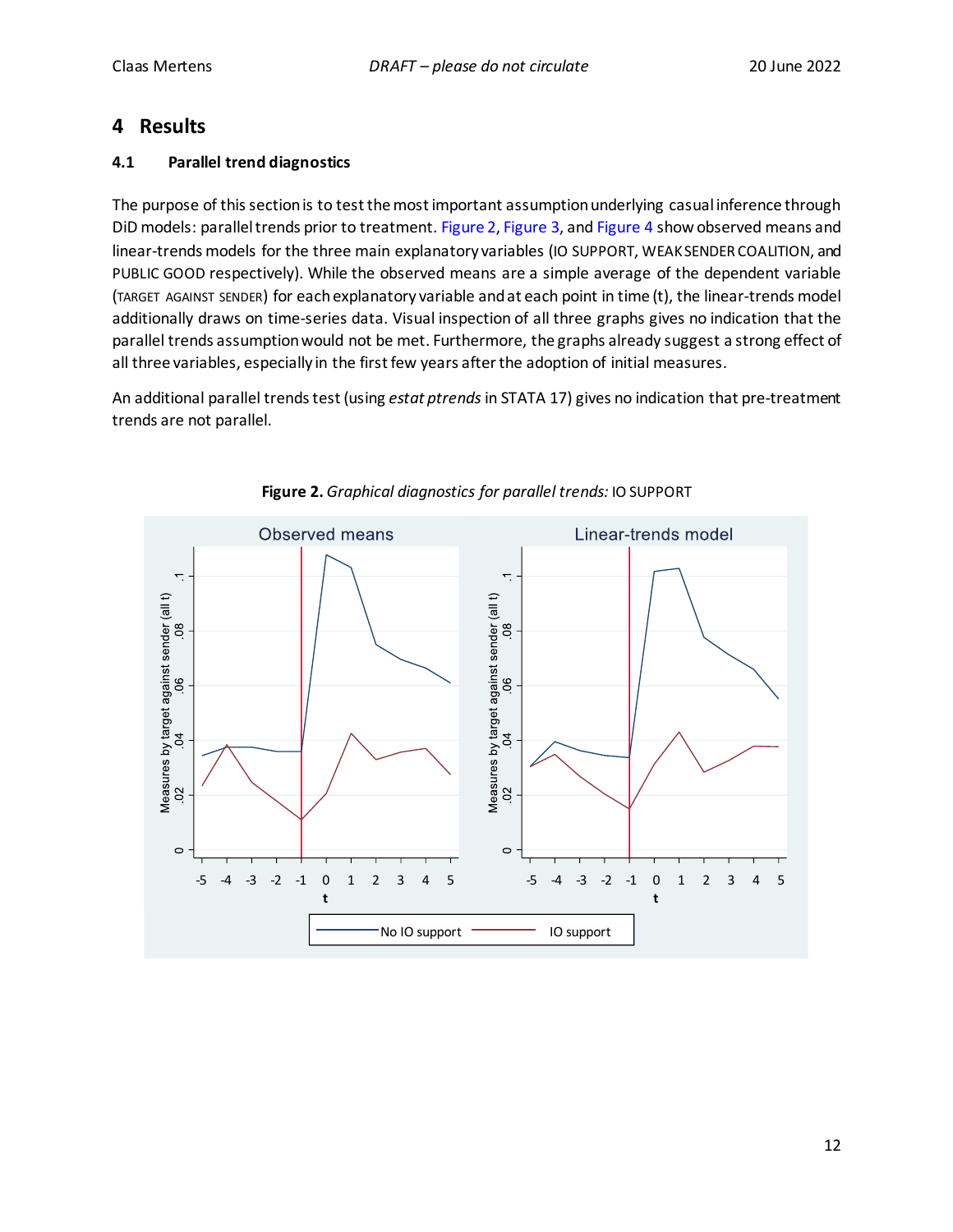<span id="page-12-0"></span>

**Figure 3.** *Graphical diagnostics for parallel trends:* WEAK SENDER COALITION

**Figure 4.** *Graphical diagnostics for parallel trends:* PUBLIC GOOD

<span id="page-12-1"></span>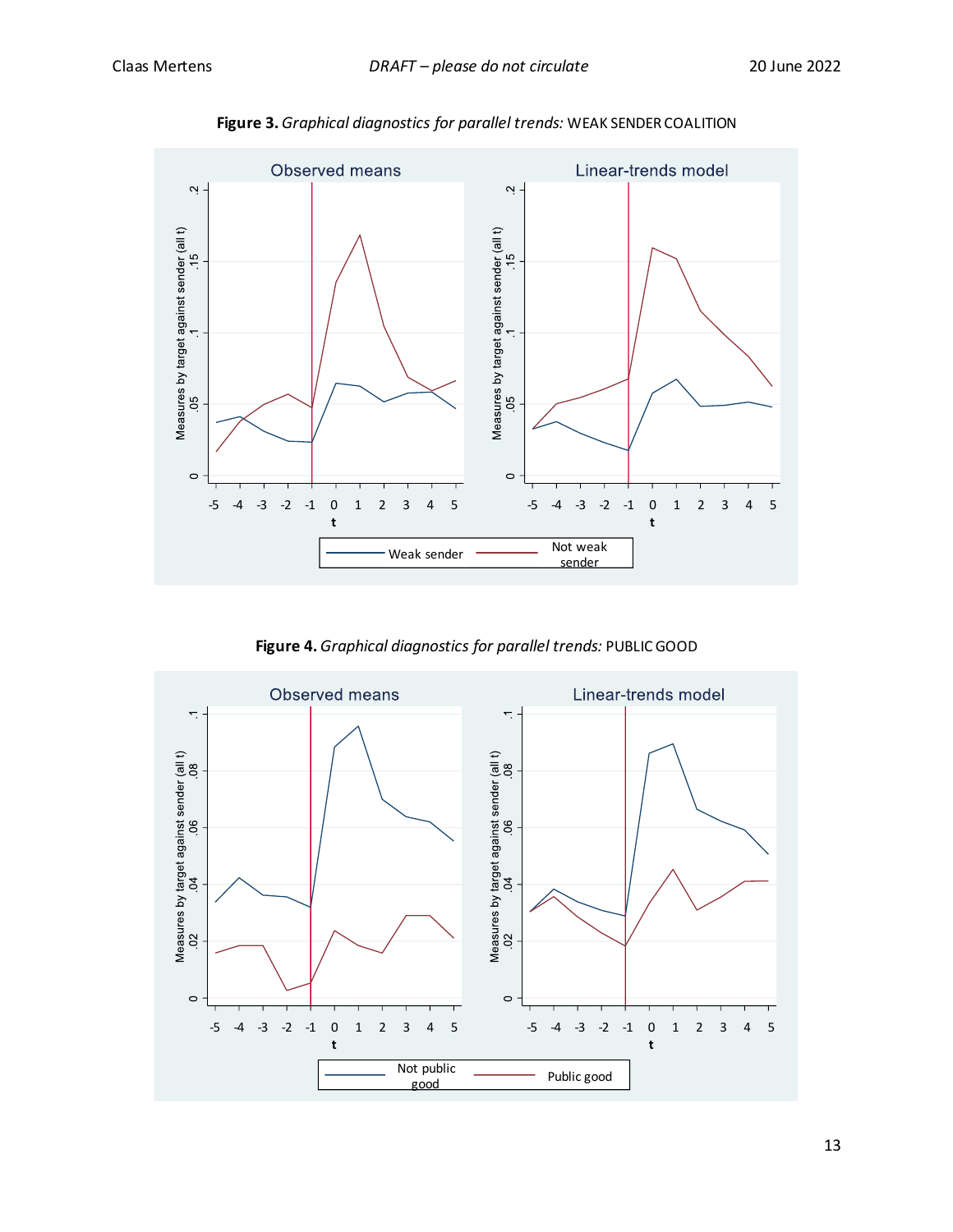#### **4.2 Main results**

[Table 1](#page-14-0) presents the main results of the DiD analyses. All coefficients can be easily interpreted as percent since the dependent variable is binary and the model linear.

The constant of models 1 to 7 indicates that the annual likelihood of measures by the TARGET AGAINST the SENDER in panel years during which the INITIAL EPISODE is not ONGOINGis about 4%.

Model 1 indicates that if the INITIAL EPISODE is ONGOING, this increases the likelihood of measures by the TARGET AGAINST the SENDER by a further 4% (to a total of 8%).

Model 2 supports the prediction of H2 and shows IO SUPPORT to be associated with a 5 percentage points (pp) lower likelihood of countermeasures than in cases where the sender coalition lacks this support.

Model 3 indicates relatively WEAK SENDER COALITIONS to in fact face a total annual likelihood of countermeasures by the target of 13% (4%+2%+7%), while sender coalitions that do not fall into this category face measures by the target with an annual likelihood of only 6% (4%+2%).

Model 4 includes both the IO SUPPORT and the WEAK SENDER COALITIONSvariable. Their effect sizes barely change.

Model 5 adds the interaction term to test the prediction of H3 that relatively WEAK SENDER COALITIONS disproportionately benefit from IO SUPPORT. The results support this prediction. The effect size of the WEAK SENDER COALITIONS variable increases to 11%. The interaction term indicates that the support of an IO makes up for almost the entire economic weakness of the sender coalition as the involvement of an IO reduces the likelihood of countermeasures by 10 pp. With the inclusion of the interaction term, the coefficient of the IO SUPPORT variable is to be understood as the base rate effect of IO support that applies to both relatively strong and weak senders. The size of this effect is reduced by 2 pp (to -3%) but remains statistically significant at the p<0.05 level.

Model 6 supports the prediction of H4 that punitive economic measures adopted in the pursuit of global public goods are less likely to spark a retaliatory response. In fact, the effect size of -4% is similar to the 4 pp increase associated with the INITIAL EPISODE being ONGOING, indicating that the adoption of initial measures that aim to achieve cooperation on the provision of a global public good are associated with almost no increase in the likelihood of measures by the TARGET AGAINST the SENDER compared to no initial measures being in place.

Model 7 includes all the previously discussed variables. This has little impact on the size and significance of the previously described effects.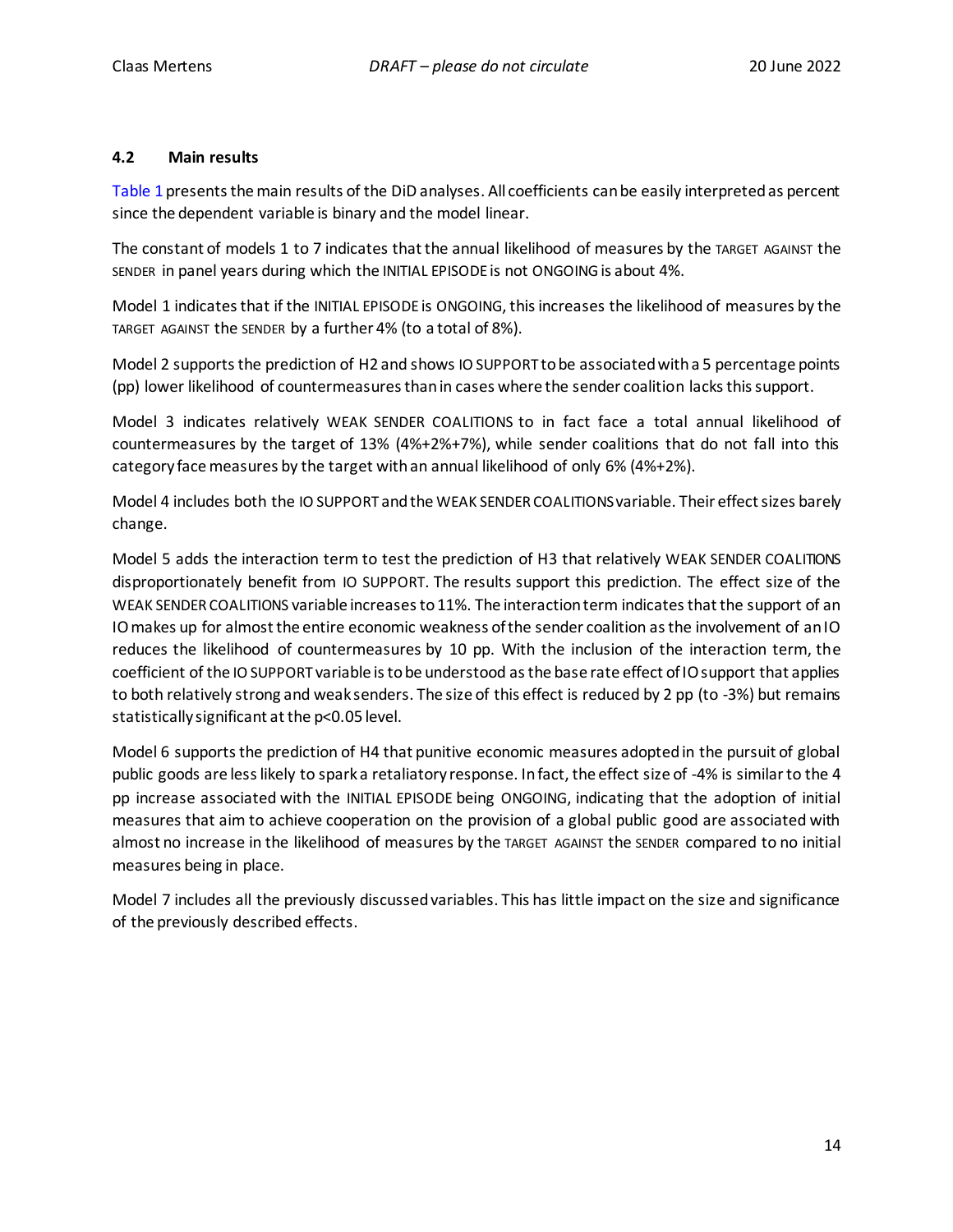<span id="page-14-0"></span>

| VARIABLES                         | (1)<br><b>BASIC</b>   | (2)<br>IO              | (3)<br><b>WEAKSENDER</b> | (4)<br><b>IO &amp; WEAK</b> | (5)<br><b>INTERACTION</b>         | (6)<br>PUBLIC GOOD     | (7)<br><b>FULL</b>                |
|-----------------------------------|-----------------------|------------------------|--------------------------|-----------------------------|-----------------------------------|------------------------|-----------------------------------|
|                                   |                       |                        |                          | <b>SENDER</b>               |                                   |                        |                                   |
| IO SUPPORT (H2)                   |                       | $-0.046***$<br>(0.010) |                          | $-0.048***$<br>(0.011)      | $-0.028*$<br>(0.011)              |                        | $-0.032**$<br>(0.012)             |
| <b>WEAK SENDER COALITION (H1)</b> |                       |                        | $0.072***$               | $0.074***$                  | $0.113***$                        |                        | $0.104***$                        |
| <b>IO X WEAK SENDER (H3)</b>      |                       |                        | (0.017)                  | (0.017)                     | (0.025)<br>$-0.103***$<br>(0.030) |                        | (0.026)<br>$-0.099***$<br>(0.030) |
| PUBLIC GOOD (H4)                  |                       |                        |                          |                             |                                   | $-0.042***$<br>(0.010) | $-0.034**$<br>(0.012)             |
| INITIAL EPISODE ONGOING           | $0.041***$<br>(0.006) | $0.053***$<br>(0.008)  | $0.023***$<br>(0.006)    | $0.039***$<br>(0.008)       | $0.032***$<br>(0.009)             | $0.044***$<br>(0.007)  | $0.042***$<br>(0.010)             |
| <b>EPISODE FES</b>                | Yes                   | Yes                    | Yes                      | Yes                         | Yes                               | Yes                    | Yes                               |
| <b>DECADE FES</b>                 | No                    | Yes                    | Yes                      | Yes                         | Yes                               | Yes                    | Yes                               |
| Constant                          | $0.041***$<br>(0.001) | $0.041***$<br>(0.006)  | $0.040***$<br>(0.006)    | $0.042***$<br>(0.006)       | $0.042***$<br>(0.006)             | $0.038***$<br>(0.006)  | $0.042***$<br>(0.006)             |
| Observations                      | 20,922                | 20,922                 | 20,350                   | 20,350                      | 20,350                            | 20,922                 | 20,350                            |
| R-squared                         | 0.007                 | 0.013                  | 0.014                    | 0.016                       | 0.018                             | 0.012                  | 0.019                             |
| Number of EPISODES                | 1,902                 | 1,902                  | 1,850                    | 1,850                       | 1,850                             | 1,902                  | 1,850                             |

**Table 1.** *Difference-in-difference main results; dependent variable: measures by TARGET AGAINST SENDER*

Robust standard errors in parentheses; standard errors clustered by EPISODE

\*\*\* p<0.001, \*\* p<0.01, \* p<0.05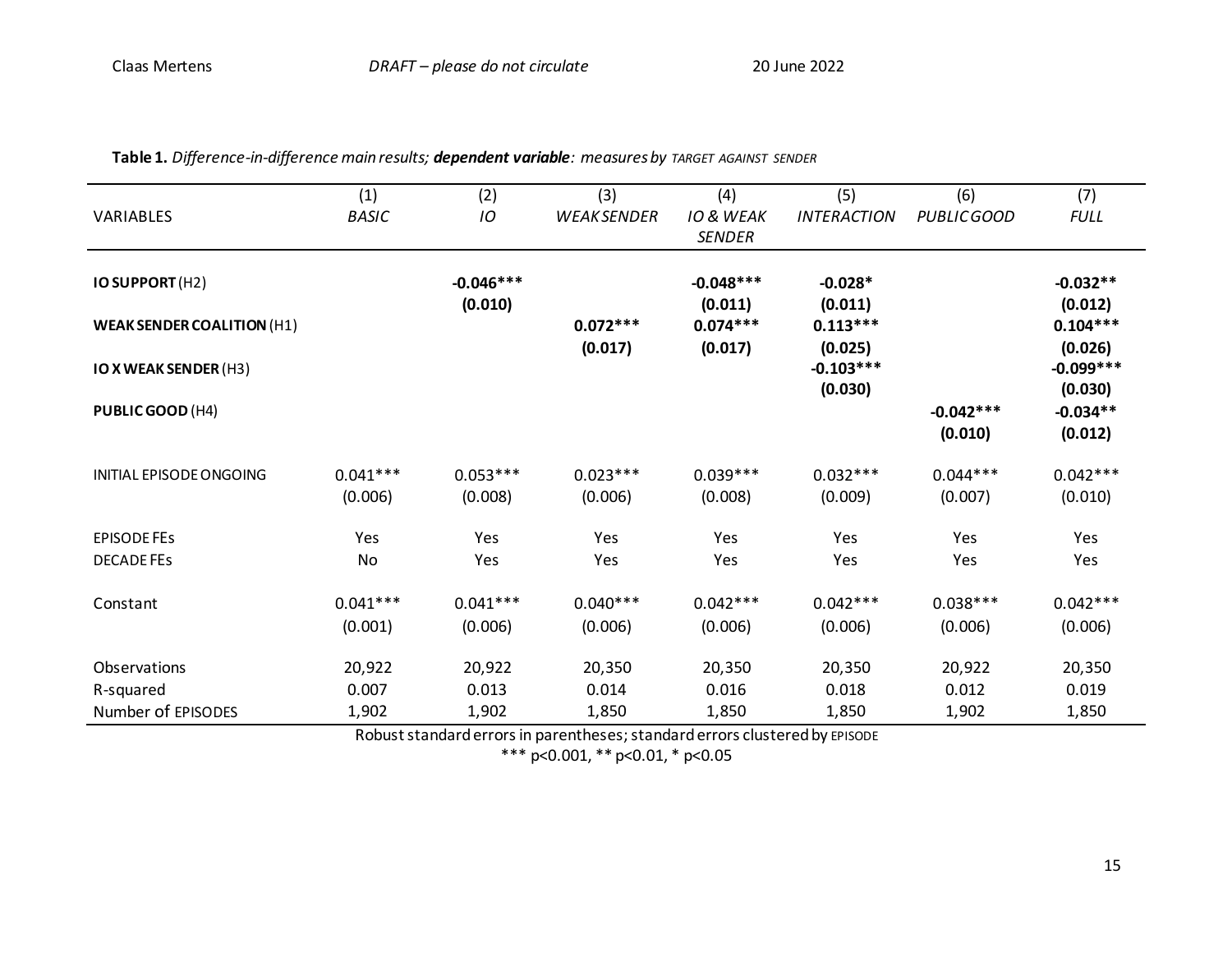# <span id="page-15-0"></span>**5 Discussion**

In this section I discuss the findings' application to international climate politics. This study comes with the same limitations that are present in all large-N research. Additionally, the studied cases vary widely in terms of actors involved, disputed issues, and salience. The quantitative results must therefore be applied with care and only in combination with strong theoretical backing.

The finding that retaliation becomes more likely as the GDP of the target relative to that of the sender increases (H1), is in line with existing economic theory on BCAs. The implications are straight forward: the larger the sending coalition, the less likely retaliation becomes and the higher the chances of achieving meaningful emission abatements. EU efforts to adopt BCAs that are not coordinated with the US might therefore be at particularly high risk of failure, as was the case with the previously discussed 2012 Airline Directive which the EU put on hold after threats of sever retaliation by the US and other large economies. The rise of China and other developing countries means that the total share of the EU and US in world economy is steadily declining. Engaging with these countries (as is already done, e.g. through the Paris Agreement) in efforts to price emissions globally will therefore be a difficult but important task.

Various prominent policy makers and academics are currently advocating for the creation of an international organization to manage the world's natural assets and address issues such as climate change. Keohane and Victor (2016) argue that international institutions are essential to allow for deeper cooperation on climate issues as opposed to the shallower cooperation observed thus far. Sir Partha Dasgupta, author of an extensive report on the economics of biodiversity, argues that a new institution is needed to charge fees for the use of common assets, such as the oceans or the atmosphere, in order to internalize externalities (Dasgupta, 2021; Ritchie, 2021). Nobel laureate, William Nordhaus, is a strong proponent of a 'Climate Club' to facilitate collective action on climate action (Nordhaus, 2015, 2021). The finding that the involvement of an international institution in the adoption of punitive economic measures significantly reduces the risk of retaliation (H2), provides an additional reason to create an international climate institution as such an institution appears to be better placed than individual actors or loose coalitions to support punitive economic measure in the service of collective action effectively.

The finding that relatively weak senders stand to gain disproportionately from the involvement of an IO (H3) has important implications, evenfor the climate efforts of actors such as the EU and US. When acting as the senders of sanctions and trade measures in the past, the EU and US were mostly acting from positions of dominance with their GDP far exceeding that of their targets. When it comes to the adoption of BCAs, however, the much of the outside world is the target. This makesthe EU and US relatively weak senders since even together they account for less than half of World GDP. This relative weakness of any individual large actor further adds to the importance of coordinating efforts of global public good provisions such as emission abatements through dedicated IOs. On a more general level, the results add to the existing international relations literature on why institutions facilitate cooperation and how they can benefit weaker states in particular.

Finally, framing and narrative matter. Proponents view BCAs as possibly the only way to solve the collective action problem posed by global carbon emissions. Opponents, on the other hand, often critique BCAs as economically self-interested and illegitimate protectionism. Depending on whether BCAs are adopted in combination with domestic carbon pricing or without, either side can be correct. BCAs which do not price foreign emissions higher than domestic ones, can be viewed as legitimate ways of avoiding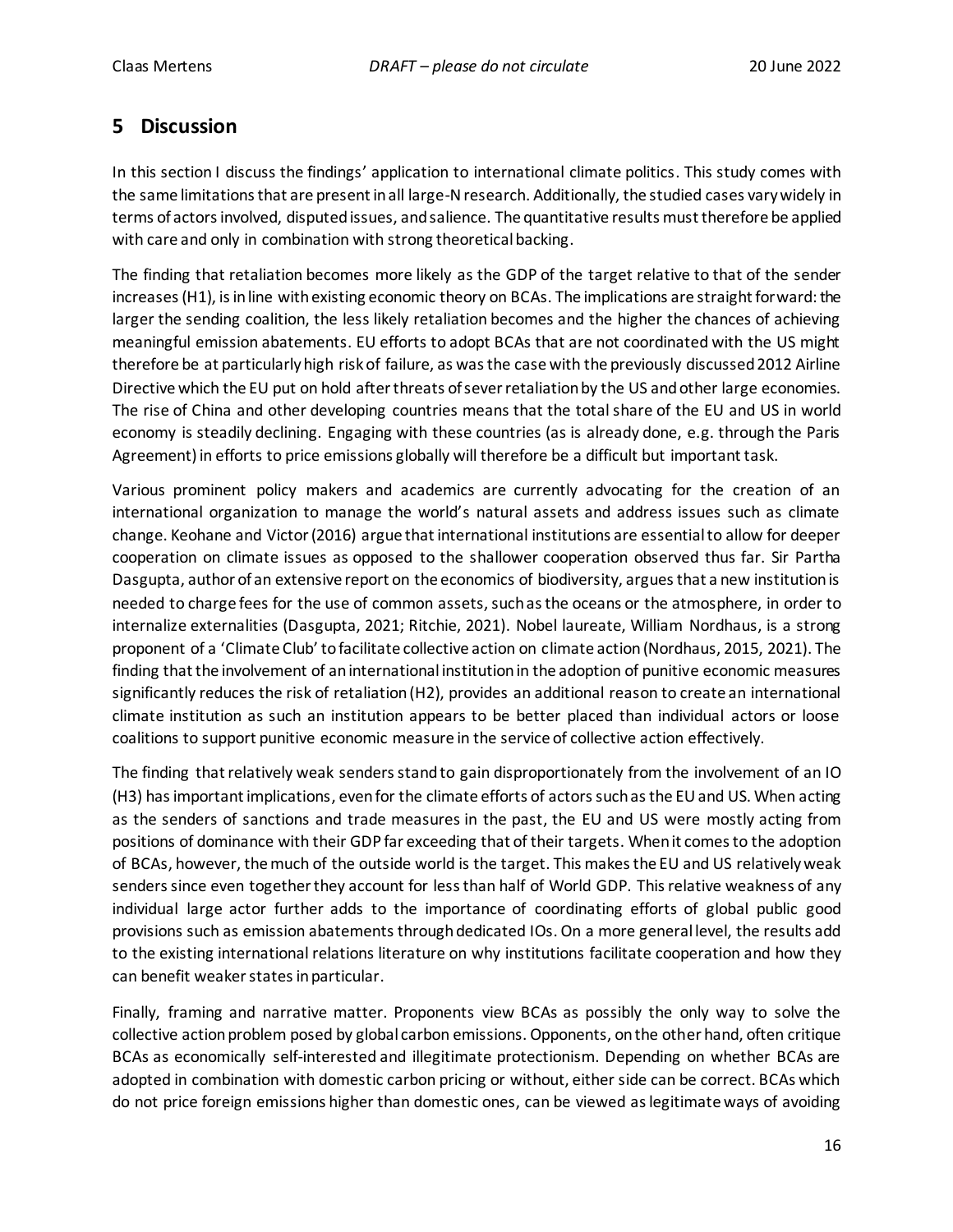'carbon leakage'. The adoption of BCAs without a domestic pricing of emissions, on the other hand, would create comparative advantages for domestic firms and therefore indeed be protectionist.<sup>8</sup> Punitive measures must be used with care and sending states would do well to not abuse them for disguised protectionism. If punitive economic measures are in fact adopted in the pursuit of mutually beneficial cooperation, policy makers should take extra care to also frame them as such.

<sup>&</sup>lt;sup>8</sup> The EU plans to introduce the former, whereas the latter was recently considered by parts of the Biden administration (The Economist, 2021).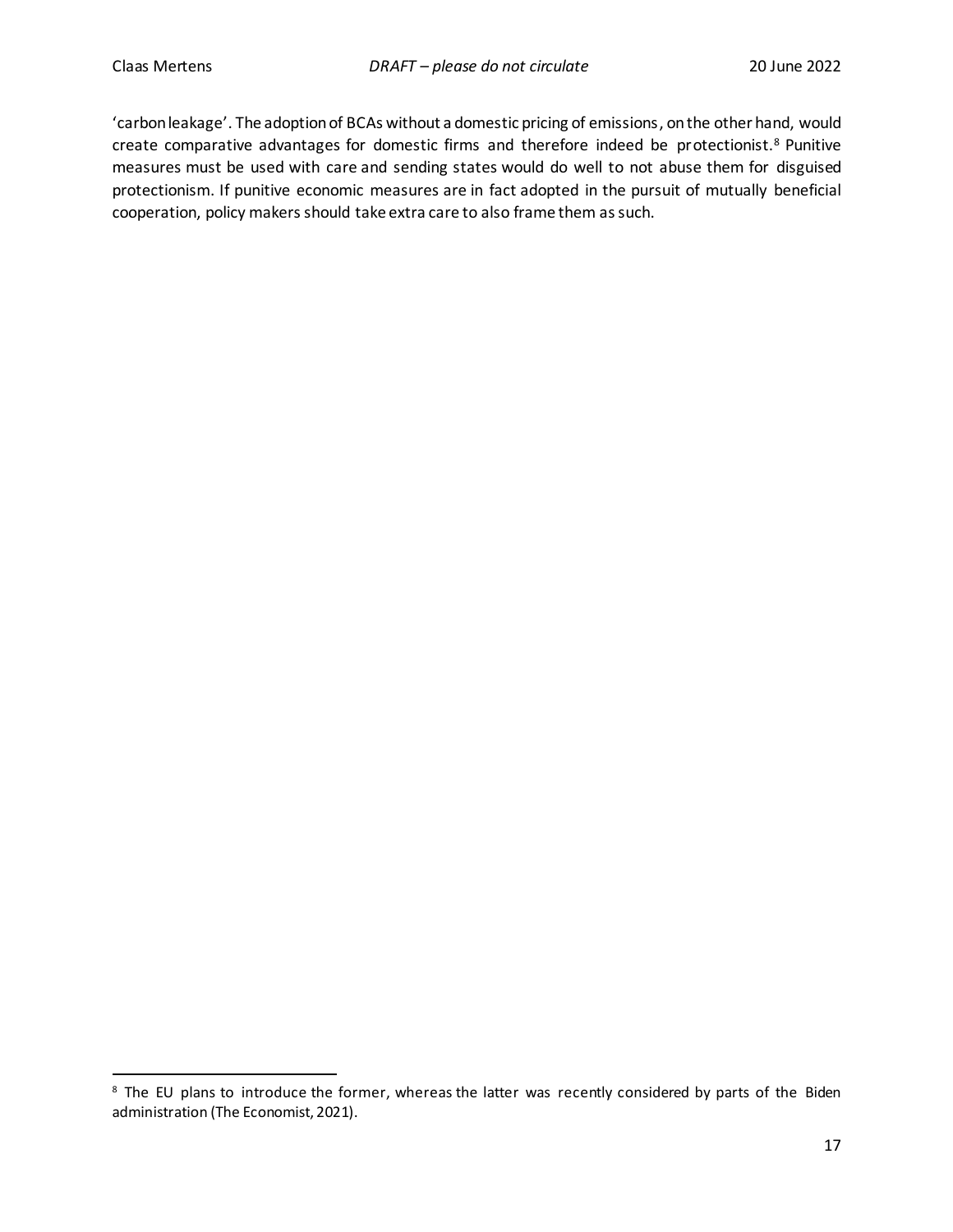# **References**

- Abbott, K. W., & Snidal, D. (1998). Why States Act through Formal International Organizations. *The Journal of conflict resolution, 42*(1), 3-32. doi:10.1177/0022002798042001001
- Abnett, K. (2021). EU wants world-first carbon border levy to hit more sectors after 2030. *Reuters*. Retrieved from [https://www.reuters.com/business/sustainable-business/eu-wants-world-first](https://www.reuters.com/business/sustainable-business/eu-wants-world-first-carbon-border-levy-hit-more-sectors-after-2030-2021-09-09/)[carbon-border-levy-hit-more-sectors-after-2030-2021-09-09/](https://www.reuters.com/business/sustainable-business/eu-wants-world-first-carbon-border-levy-hit-more-sectors-after-2030-2021-09-09/)
- Ahmad, M. T. (2015). Evaluating the effectiveness of the European Union emissions trading system to reduce emissions from international civil aviation. *The McGill international journal of sustainable development law and policy, 11*(1), 115.
- Axelrod, R., & Keohane, R. O. (1985). Achieving Cooperation under Anarchy: Strategies and Institutions. *World Pol, 38*(1), 226-254. doi:10.2307/2010357
- Bapat, N. A., & Morgan, T. C. (2009). Multilateral Versus Unilateral Sanctions Reconsidered: A Test Using New Data. *International Studies Quarterly, 53*(4), 1075-1094. doi:10.1111/j.1468- 2478.2009.00569.x
- Barnett, M., & Duvall, R. (2005). *Power in global governance*. Cambridge, UK: Cambridge University Press.
- Barrett, S. (1997). The strategy of trade sanctions in international environmental agreements. *Resource and energy economics, 19*(4), 345-361. doi:10.1016/S0928-7655(97)00016-X
- Barrett, S. (2003). *Environment and statecraft : the strategy of environmental treaty-making*. Oxford: Oxford University Press.
- Barrett, S. (2007). *Why Cooperate?: The Incentive to Supply Global Public Goods* (Vol. 9780199211890): Oxford University Press.
- Barrett, S. (2016). Coordination vs. voluntarism and enforcement in sustaining international environmental cooperation. *Proceedings of the National Academy of Sciences of the United States of America, 113*(51), 14515. doi:10.1073/pnas.1604989113
- Bayard, T. O., & Elliott, K. A. (1994). *Reciprocity and retaliation in U.S. trade policy*. Washington, D.C: Institute for International Economics.
- Böhringer, C., Balistreri, E. J., & Rutherford, T. F. (2012). The role of border carbon adjustment in unilateral climate policy: Overview of an Energy Modeling Forum study (EMF 29). *Energy economics, 34*, S97-S110. doi:10.1016/j.eneco.2012.10.003
- Böhringer, C., Carbone, J., & Rutherford, T. (2016). The Strategic Value of Carbon Tariffs. *American Economic Journal. Economic Policy, 8*(1), 28-51. doi:10.1257/pol.20130327
- Bouët, A., & Métivier, J. (2020). Is the dispute settlement system, "jewel in the WTO's crown", beyond reach of developing countries? *Review of World Economics, 156*(1), 1-38. doi[:http://dx.doi.org/10.1007/s10290-019-00359-w](http://dx.doi.org/10.1007/s10290-019-00359-w)
- Bown, C. P. (2004). Trade disputes and the implementation of protection under the GATT: an empirical assessment. *Journal of International Economics, 62*(2), 263-294. doi[:https://doi.org/10.1016/S0022-1996\(03\)00053-9](https://doi.org/10.1016/S0022-1996(03)00053-9)
- Colgan, J. D., Green, J. F., & Hale, T. N. (2021). Asset Revaluation and the Existential Politics of Climate Change. *International Organization, 75*(2), 586-610. doi:10.1017/S0020818320000296
- Dai, X., Sampson, M., & Snidal, D. (2010). Oxford Research Encyclopedia of International Studies. In: Oxford University Press.
- Dasgupta, P. (2021). *The Economics of Biodiversity: The Dasgupta Review*. Retrieved from [https://assets.publishing.service.gov.uk/government/uploads/system/uploads/attachment\\_dat](https://assets.publishing.service.gov.uk/government/uploads/system/uploads/attachment_data/file/962785/The_Economics_of_Biodiversity_The_Dasgupta_Review_Full_Report.pdf) a/file/962785/The Economics of Biodiversity The Dasgupta Review Full Report.pdf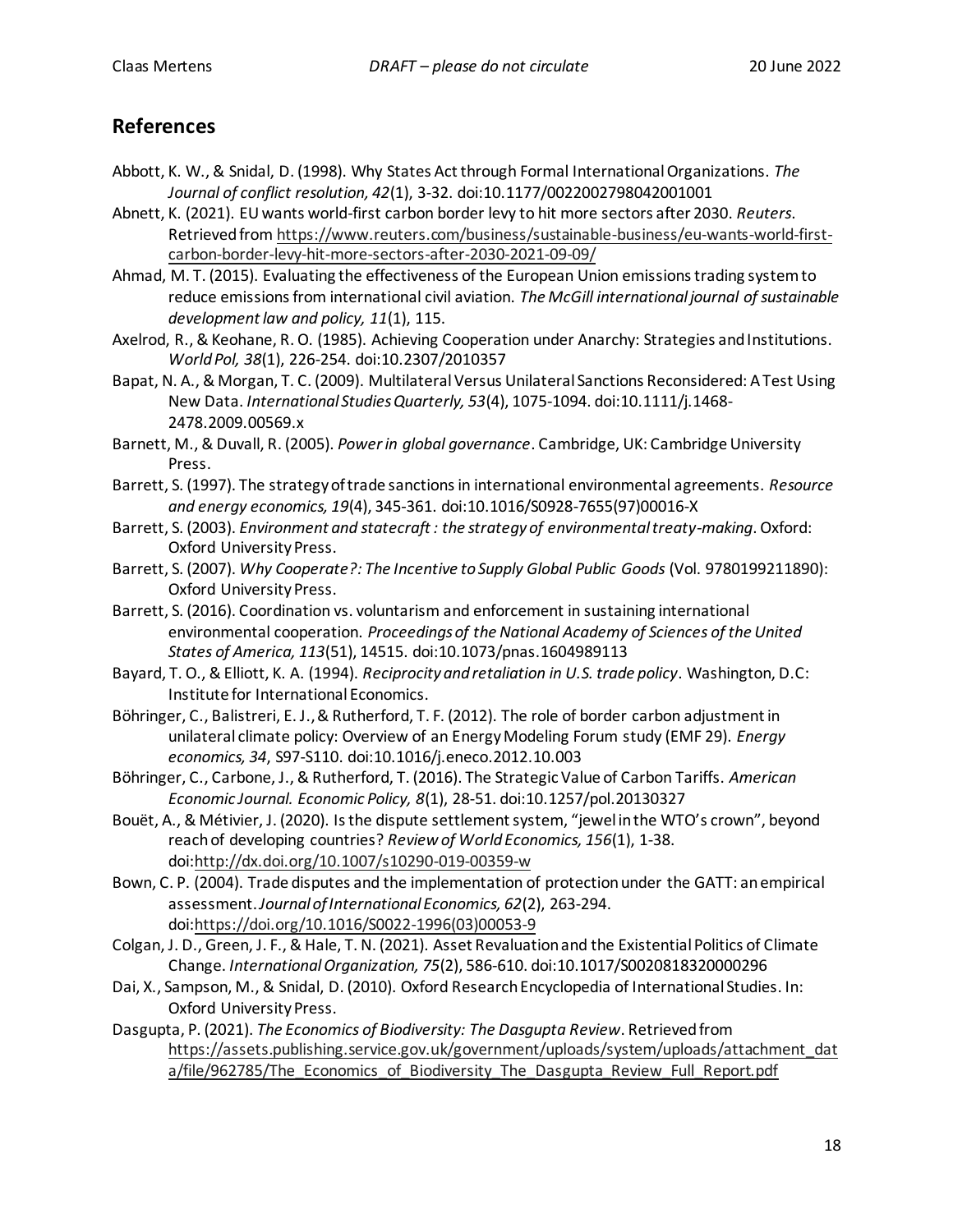- Drezner, D. W. (1999). *The sanctions paradox: Economic statecraft and international relations*. Cambridge: Cambridge University Press.
- Drezner, D. W. (2000). Bargaining, Enforcement, and Multilateral Sanctions: When Is Cooperation Counterproductive? *Int Org, 54*(1), 73-102. doi:10.1162/002081800551127
- Duflo, E. (2001). Schooling and Labor Market Consequences of School Construction in Indonesia: Evidence from an Unusual Policy Experiment. *The American Economic Review, 91*(4), 795-813. doi:10.1257/aer.91.4.795
- European Commission. (2021). Carbon Border Adjustment Mechanism. Retrieved from [https://ec.europa.eu/taxation\\_customs/green-taxation-0/carbon-border-adjustment](https://ec.europa.eu/taxation_customs/green-taxation-0/carbon-border-adjustment-mechanism_en)[mechanism\\_en](https://ec.europa.eu/taxation_customs/green-taxation-0/carbon-border-adjustment-mechanism_en)
- Farrell, H., & Newman, A. L. (2019). Weaponized Interdependence: How Global Economic Networks Shape State Coercion. *International Security, 44*(1), 42-79. doi:10.1162/isec\_a\_00351
- Fouré, J., Guimbard, H., & Monjon, S. (2016). Border carbon adjustment and trade retaliation: What would be the cost for the European Union? *Energy economics, 54*, 349-362. doi:10.1016/j.eneco.2015.11.021
- Fricke, H. (2017). Identification Based on Difference‐in‐Differences Approaches with Multiple Treatments. *Oxford bulletin of economics and statistics, 79*(3), 426-433. doi:10.1111/obes.12178
- Goldstein, J. L., Rivers, D., & Tomz, M. (2007). Institutions in International Relations: Understanding the Effects of the GATT and the WTO on World Trade. *International Organization, 61*(1), 37-67. doi:10.1017/S0020818307070014
- Gomila, R. (2021). Logistic or linear? Estimating causal effects of experimental treatments on binary outcomes using regression analysis. *J Exp Psychol Gen, 150*(4), 700-709. doi:10.1037/xge0000920
- Guzman, Andrew T., & Simmons, BethA. (2005). Power Plays and Capacity Constraints: The Selection of Defendants in World Trade Organization Disputes. *The Journal of Legal Studies, 34*(2), 557-598. doi:10.1086/430767
- Hellevik, O. (2007). Linear versus logistic regression when the dependent variable is a dichotomy. *Quality & quantity, 43*(1), 59-74. doi:10.1007/s11135-007-9077-3
- Hook, L., Seddon, M., & Astrasheuskaya, N. (2021). EU plan for world's first carbon border tax provokes trading partners. *Financial Times*. Retrieved from [https://www.ft.com/content/de7d12e2-0d04-](https://www.ft.com/content/de7d12e2-0d04-43d4-b38c-cf795854a4a2?shareType=nongift) [43d4-b38c-cf795854a4a2?shareType=nongift](https://www.ft.com/content/de7d12e2-0d04-43d4-b38c-cf795854a4a2?shareType=nongift)
- Keohane, R. O. (2020). *International Institutions And State Power : Essays In International Relations Theory* (1st ed.): Routledge.
- Keohane, R. O., & Victor, D. G. (2016). Cooperation and discord in global climate policy. *Nature climate change, 6*(6), 570-575. doi:10.1038/nclimate2937
- Kherallah, M., & Beghin, J. (1998). U.S. trade threats: rhetoric or war? *U.S. trade threats: rhetoric or war?*(1), 15-29.
- Lechner, M. (2011). The Estimation of Causal Effects by Difference-in-Difference MethodsEstimation of Spatial Panels. *Foundations and Trends® in Econometrics, 4*, 165-224. doi:10.1561/0800000014
- Mavroidis, P. C., Nordström, H., & Horn, H. (1999). *Is the use of the WTO dispute settlement system biased?* London: Centre for Economic Policy Research.
- Mehling, M. A., van Asselt, H., Das, K., Droege, S., & Verkuijl, C. (2019). Designing Border Carbon Adjustments for Enhanced Climate Action. *Am. j. int. law, 113*(3), 433-481. doi:10.1017/ajil.2019.22
- Milewicz, K. (2020). *Constitutionalizing world politics : the logic of democratic power and the unintended consequences of international treaty making*. Cambridge: Cambridge University Press.